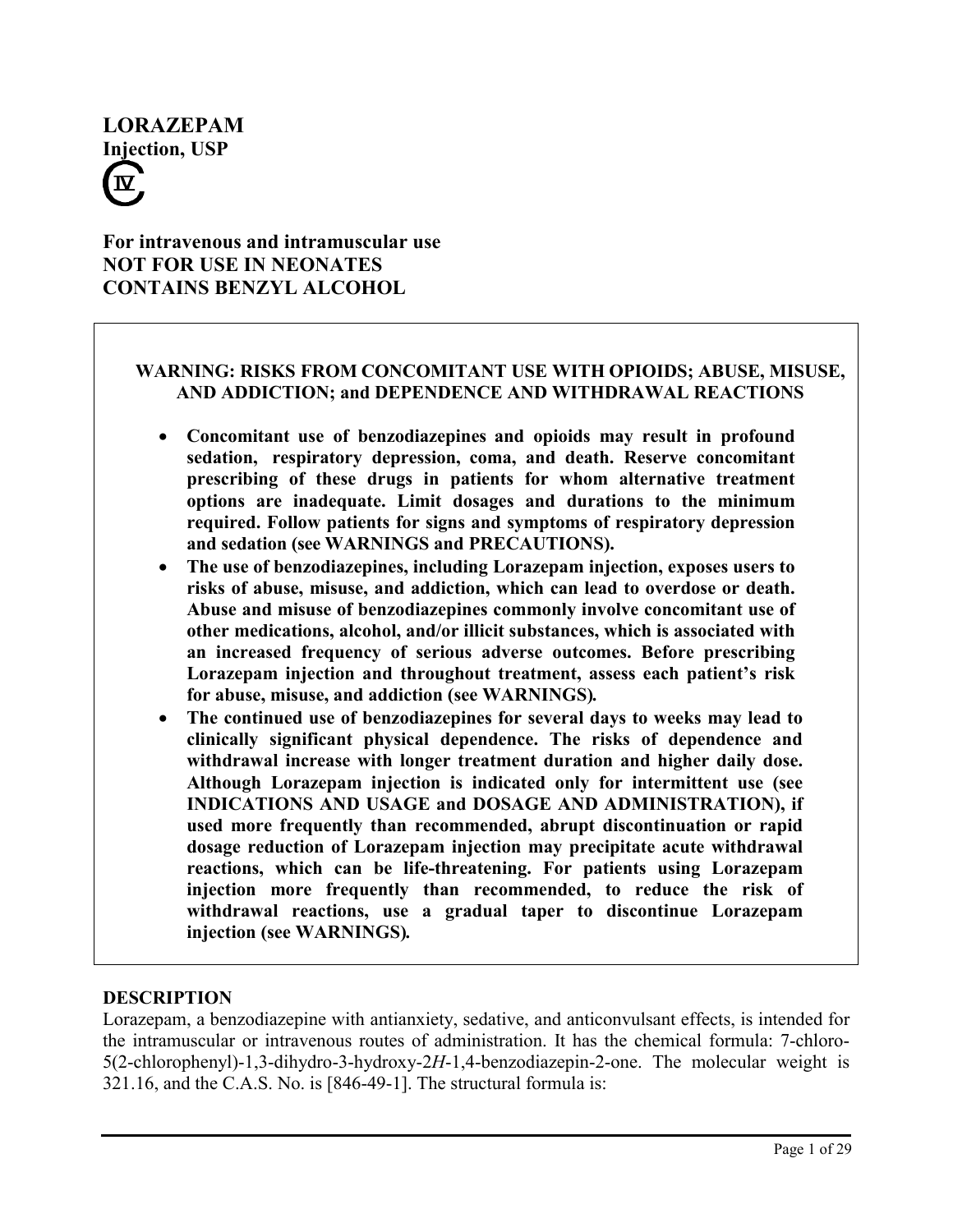

Lorazepam is a nearly white powder almost insoluble in water. Each mL of sterile injection contains either 2 or 4 mg of lorazepam, 0.18 mL polyethylene glycol 400 in propylene glycol with 2% benzyl alcohol as preservative.

# **CLINICAL PHARMACOLOGY**

Lorazepam interacts with the  $\gamma$ -aminobutyric acid (GABA)-benzodiazepine receptor complex, which is widespread in the brain of humans as well as other species. This interaction is presumed to be responsible for lorazepam's mechanism of action. Lorazepam exhibits relatively high and specific affinity for its recognition site but does not displace GABA. Attachment to the specific binding site enhances the affinity of GABA for its receptor site on the same receptor complex. The pharmacodynamic consequences of benzodiazepine agonist actions include antianxiety effects, sedation, and reduction of seizure activity. The intensity of action is directly related to the degree of benzodiazepine receptor occupancy.

# **Effects in Pre-Operative Patients**

Intravenous or intramuscular administration of the recommended dose of 2 mg to 4 mg of lorazepam injection to adult patients is followed by dose-related effects of sedation (sleepiness or drowsiness), relief of preoperative anxiety, and lack of recall of events related to the day of surgery in the majority of patients. The clinical sedation (sleepiness or drowsiness) thus noted is such that the majority of patients are able to respond to simple instructions whether they give the appearance of being awake or asleep. The lack of recall is relative rather than absolute, as determined under conditions of careful patient questioning and testing, using props designed to enhance recall. The majority of patients under these reinforced conditions had difficulty recalling perioperative events or recognizing props from before surgery. The lack of recall and recognition was optimum within 2 hours following intramuscular administration and 15 to 20 minutes after intravenous injection.

The intended effects of the recommended adult dose of lorazepam injection usually last 6 to 8 hours. In rare instances, and where patients received greater than the recommended dose, excessive sleepiness and prolonged lack of recall were noted. As with other benzodiazepines, unsteadiness, enhanced sensitivity to CNS-depressant effects of ethyl alcohol and other drugs were noted in isolated and rare cases for greater than 24 hours.

# **Physiologic Effects in Healthy Adults**

Studies in healthy adult volunteers reveal that intravenous lorazepam in doses up to 3.5 mg/70 kg does not alter sensitivity to the respiratory stimulating effect of carbon dioxide and does not enhance the respiratory-depressant effects of doses of meperidine up to 100 mg/70 kg (also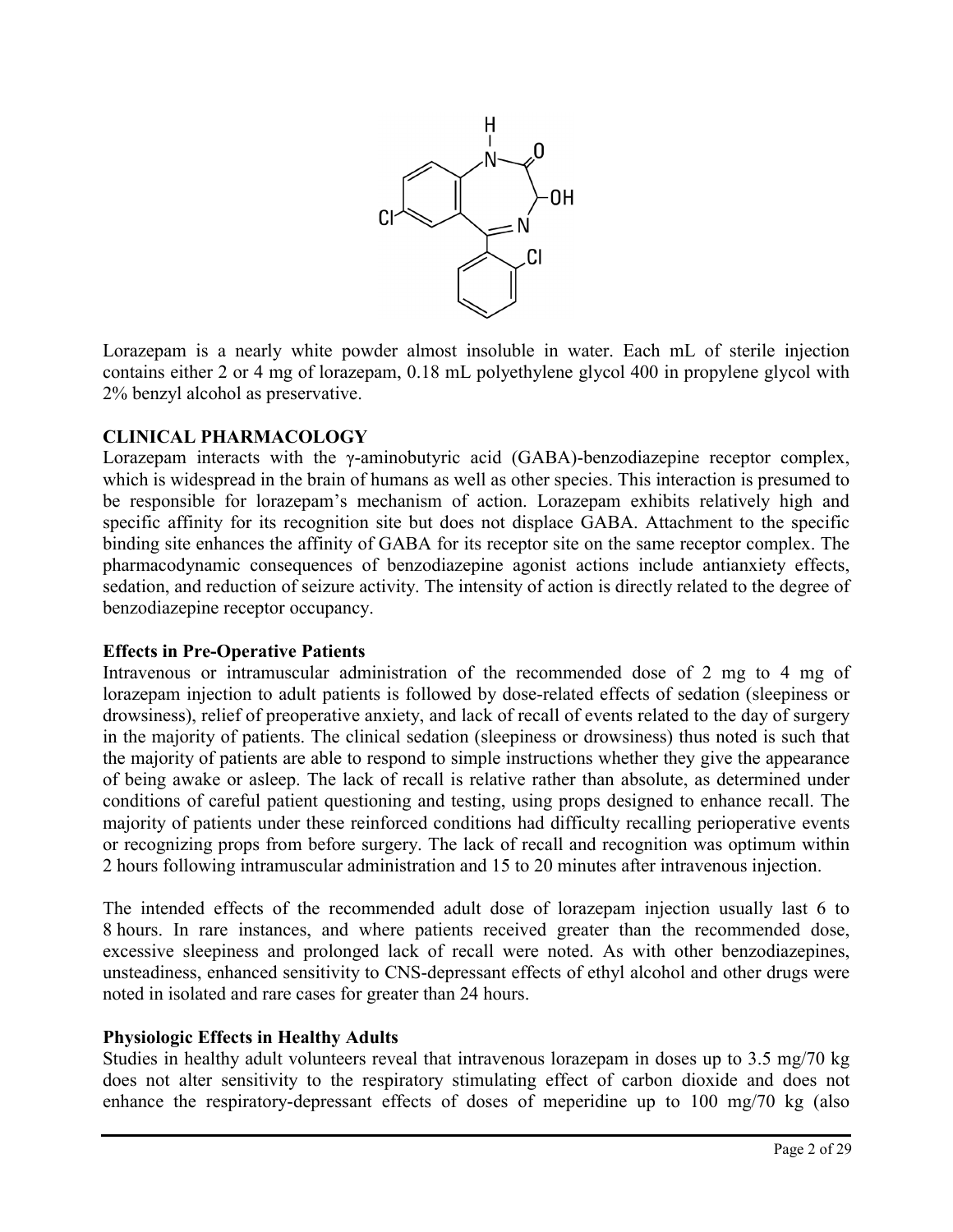determined by carbon dioxide challenge) as long as patients remain sufficiently awake to undergo testing. Upper airway obstruction has been observed in rare instances where the patient received greater than the recommended dose and was excessively sleepy and difficult to arouse (see **WARNINGS** and **ADVERSE REACTIONS**).

Clinically employed doses of lorazepam injection do not greatly affect the circulatory system in the supine position or employing a 70-degree tilt test. Doses of 8 mg to 10 mg of intravenous lorazepam (2 to 2-1/2 times the maximum recommended dosage) will produce loss of lid reflexes within 15 minutes.

Studies in 6 healthy young adults who received lorazepam injection and no other drugs revealed that visual tracking (the ability to keep a moving line centered) was impaired for a mean of 8 hours following administration of 4 mg of intramuscular lorazepam and 4 hours following administration of 2 mg intramuscularly with considerable subject variation. Similar findings were noted with pentobarbital, 150 and 75 mg. Although this study showed that both lorazepam and pentobarbital interfered with eye-hand coordination, the data are insufficient to predict when it would be safe to operate a motor vehicle or engage in a hazardous occupation or sport.

# **Pharmacokinetics and Metabolism**

# Absorption

# *Intravenous*

A 4-mg dose provides an initial concentration of approximately 70 ng/mL.

# *Intramuscular*

Following intramuscular administration, lorazepam is completely and rapidly absorbed reaching peak concentrations within 3 hours. A 4-mg dose provides a  $C_{\text{max}}$  of approximately 48 ng/mL. Following administration of 1.5 to 5.0 mg of lorazepam intramuscular, the amount of lorazepam delivered to the circulation is proportional to the dose administered.

# Distribution/Metabolism/Elimination

At clinically relevant concentrations, lorazepam is  $91 \pm 2\%$  bound to plasma proteins; its volume of distribution is approximately 1.3 L/kg. Unbound lorazepam penetrates the blood/brain barrier freely by passive diffusion, a fact confirmed by CSF sampling. Following parenteral administration, the terminal half-life and total clearance averaged  $14 \pm 5$  hours and  $1.1 \pm 0.4$  mL/min/kg, respectively.

Lorazepam is extensively conjugated to the 3-O-phenolic glucuronide in the liver and is known to undergo enterohepatic recirculation. Lorazepam glucuronide is an inactive metabolite and is eliminated mainly by the kidneys.

Following a single 2-mg oral dose of <sup>14</sup>C-lorazepam to 8 healthy subjects,  $88 \pm 4\%$  of the administered dose was recovered in urine and  $7 \pm 2\%$  was recovered in feces. The percent of administered dose recovered in urine as lorazepam glucuronide was  $74 \pm 4\%$ . Only 0.3% of the dose was recovered as unchanged lorazepam, and the remainder of the radioactivity represented minor metabolites.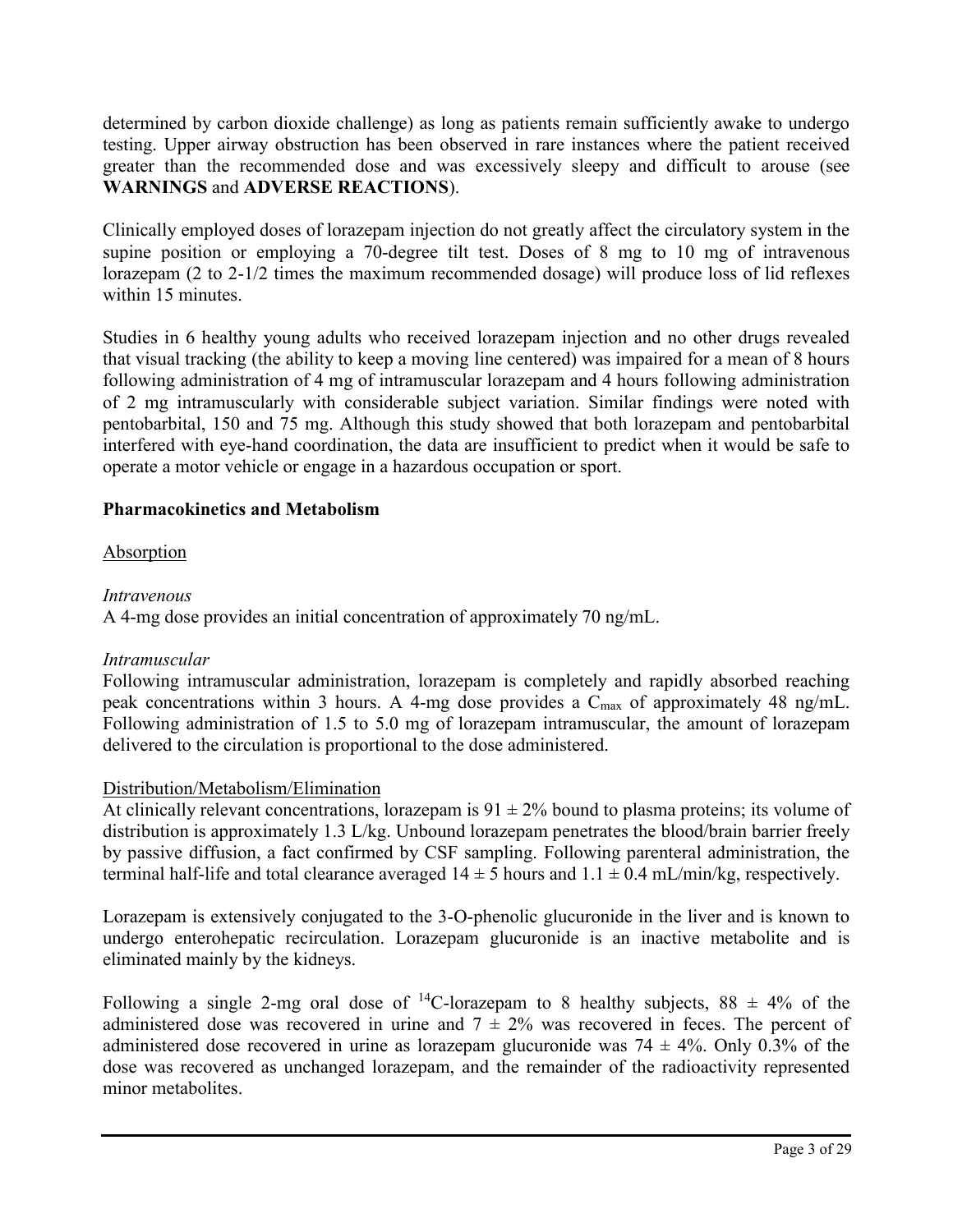# **Special Populations**

#### Effect of Age

#### *Pediatrics*

#### *Neonates (Birth to 1 month)*

Following a single 0.05 mg/kg (n=4) or 0.1 mg/kg (n=6) intravenous dose of lorazepam, *mean total clearance normalized to body weight was reduced by 80% compared to normal adults,* terminal half-life was prolonged 3-fold, and volume of distribution was decreased by 40% in neonates with asphyxia neonatorum compared to normal adults. All neonates were of  $\geq$ 37 weeks of gestational age.

#### *Infants (1 month up to 2 years)*

There is no information on the pharmacokinetic profile of lorazepam in infants in the age range of 1 month to 2 years.

#### *Children (2 years to 12 years)*

Total (bound and unbound) lorazepam had a 50% higher mean volume of distribution (normalized to body-weight) and a 30% longer mean half-life in children with acute lymphocytic leukemia in complete remission (2 to 12 years, n=37) compared to normal adults (n=10). *Unbound* lorazepam clearance normalized to body-weight was comparable in children and adults.

#### *Adolescents (12 years to 18 years)*

Total (bound and unbound) lorazepam had a 50% higher mean volume of distribution (normalized to body-weight) and a mean half-life that was two fold greater in adolescents with acute lymphocytic leukemia in complete remission (12 to 18 years, n=13) compared to normal adults (n=10). *Unbound* lorazepam clearance normalized to body-weight was comparable in adolescents and adults.

#### *Elderly*

Following single intravenous doses of 1.5 to 3 mg of Lorazepam injection, mean total body clearance of lorazepam decreased by 20% in 15 elderly subjects of 60 to 84 years of age compared to that in 15 younger subjects of 19 to 38 years of age. Consequently, no dosage adjustment appears to be necessary in elderly subjects based solely on their age.

#### Effect of Gender

Gender has no effect on the pharmacokinetics of lorazepam.

#### Effect of Race

Young Americans ( $n=15$ ) and Japanese subjects ( $n=7$ ) had very comparable mean total clearance value of 1.0 mL/min/kg. However, elderly Japanese subjects had a 20% lower mean total clearance than elderly Americans, 0.59 mL/min/kg vs 0.77 mL/min/kg, respectively.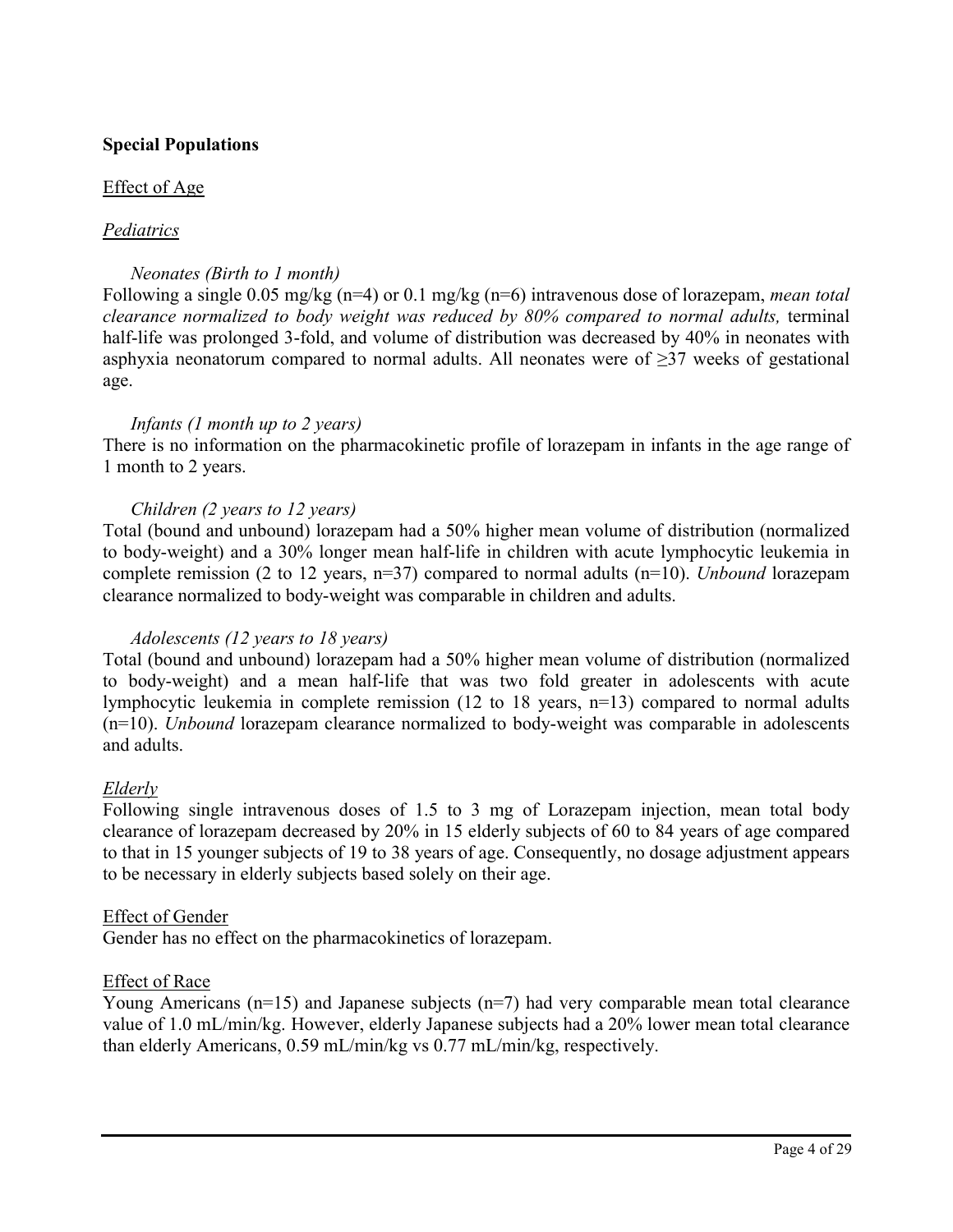# Patients with Renal Insufficiency

Because the kidney is the primary route of elimination of lorazepam glucuronide, renal impairment would be expected to compromise its clearance. This should have no direct effect on the glucuronidation (and inactivation) of lorazepam. There is a possibility that the enterohepatic circulation of lorazepam glucuronide leads to a reduced efficiency of the net clearance of lorazepam in this population.

Six normal subjects, six patients with renal impairment ( $Cl_{cr}$  of  $22 \pm 9$  mL/min), and four patients on chronic maintenance hemodialysis were given single 1.5 to 3.0 mg intravenous doses of lorazepam. Mean volume of distribution and terminal half-life values of lorazepam were 40% and 25% higher, respectively, in renally impaired patients than in normal subjects. Both parameters were 75% higher in patients undergoing hemodialysis than in normal subjects. Overall, though, in this group of subjects the mean total clearance of lorazepam did not change. About 8% of the administered intravenous dose was removed as intact lorazepam during the 6-hour dialysis session.

The kinetics of lorazepam glucuronide were markedly affected by renal dysfunction. The mean terminal half-life was prolonged by 55% and 125% in renally impaired patients and patients under hemodialysis, respectively, as compared to normal subjects. The mean metabolic clearance decreased by 75% and 90% in renally impaired patients and patients under hemodialysis, respectively, as compared with normal subjects. About 40% of the administered lorazepam intravenous dose was removed as glucuronide conjugate during the 6-hour dialysis session.

#### Hepatic Disease

Because cytochrome oxidation is not involved with the metabolism of lorazepam, liver disease would not be expected to have an effect on metabolic clearance. This prediction is supported by the observation that following a single 2 mg intravenous dose of lorazepam, cirrhotic male patients  $(n=13)$  and normal male subjects  $(n=11)$  exhibited no substantive difference in their ability to clear lorazepam.

# Effect of Smoking

Administration of a single 2 mg intravenous dose of lorazepam showed that there was no difference in any of the pharmacokinetic parameters of lorazepam between cigarette smokers (n=10, mean=31 cigarettes per day) and nonsmoking subjects (n=10) who were matched for age, weight and gender.

# **Clinical Studies**

The effectiveness of Lorazepam injection in status epilepticus was established in two multi-center controlled trials in 177 patients. With rare exceptions, patients were between 18 and 65 years of age. More than half the patients in each study had tonic-clonic status epilepticus; patients with simple partial and complex partial status epilepticus comprised the rest of the population studied, along with a smaller number of patients who had absence status.

One study (n=58) was a double-blind active-control trial comparing lorazepam injection and diazepam. Patients were randomized to receive lorazepam 2 mg intravenous (with an additional 2 mg intravenous if needed) or diazepam 5 mg intravenous (with an additional 5 mg intravenous if needed). The primary outcome measure was a comparison of the proportion of responders in each treatment group, where a responder was defined as a patient whose seizures stopped within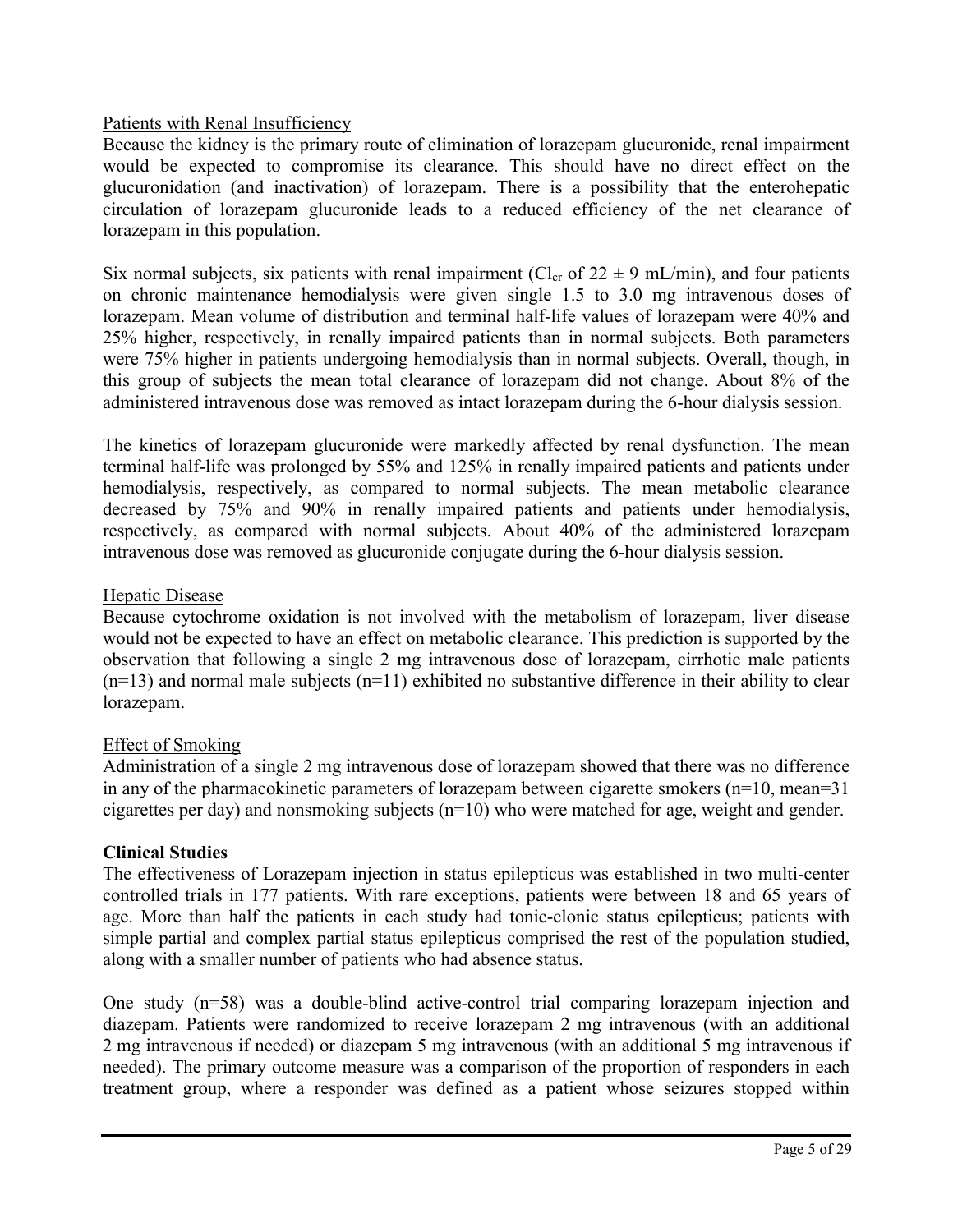10 minutes after treatment and who continued seizure-free for at least an additional 30 minutes. Twenty-four of the 30 (80%) patients were deemed responders to lorazepam and 16/28 (57%) patients were deemed responders to diazepam (p=0.04). Of the 24 lorazepam responders, 23 received both 2 mg infusions.

Non-responders to lorazepam 4 mg were given an additional 2 to 4 mg lorazepam; non-responders to diazepam 10 mg were given an additional 5 to 10 mg diazepam. After this additional dose administration, 28/30 (93%) of patients randomized to lorazepam and 24/28 (86%) of patients randomized to diazepam were deemed responders, a difference that was not statistically significant.

Although this study provides support for the efficacy of lorazepam as the treatment for status epilepticus, it cannot speak reliably or meaningfully to the comparative performance of either diazepam (Valium) or lorazepam (lorazepam injection) under the conditions of actual use.

A second study (n=119) was a double-blind dose-comparison trial with 3 doses of Lorazepam injection: 1 mg, 2 mg, and 4 mg. Patients were randomized to receive one of the three doses of lorazepam. The primary outcome and definition of responder were as in the first study. Twenty-five of 41 patients (61%) responded to 1 mg lorazepam; 21/37 patients (57%) responded to 2 mg lorazepam; and 31/41 (76%) responded to 4 mg lorazepam. The p-value for a statistical test of the difference between the lorazepam 4 mg dose group and the lorazepam 1-mg dose group was 0.08 (two-sided). Data from all randomized patients were used in this test.

Although analyses failed to detect an effect of age, sex, or race on the effectiveness of lorazepam in status epilepticus, the numbers of patients evaluated were too few to allow a definitive conclusion about the role these factors may play.

# **INDICATIONS AND USAGE**

# **Status Epilepticus**

Lorazepam injection is indicated for the treatment of status epilepticus.

# **Preanesthetic**

Lorazepam injection is indicated in adult patients for preanesthetic medication, producing sedation (sleepiness or drowsiness), relief of anxiety, and a decreased ability to recall events related to the day of surgery. It is most useful in those patients who are anxious about their surgical procedure and who would prefer to have diminished recall of the events of the day of surgery (see **PRECAUTIONS, Information for Patients**).

# **CONTRAINDICATIONS**

Lorazepam injection is contraindicated in patients with a known sensitivity to benzodiazepines or its vehicle (polyethylene glycol, propylene glycol, and benzyl alcohol), in patients with acute narrow-angle glaucoma, or in patients with sleep apnea syndrome. It is also contraindicated in patients with severe respiratory insufficiency, except in those patients requiring relief of anxiety and/or diminished recall of events while being mechanically ventilated. The use of lorazepam injection intra-arterially is contraindicated because, as with other injectable benzodiazepines,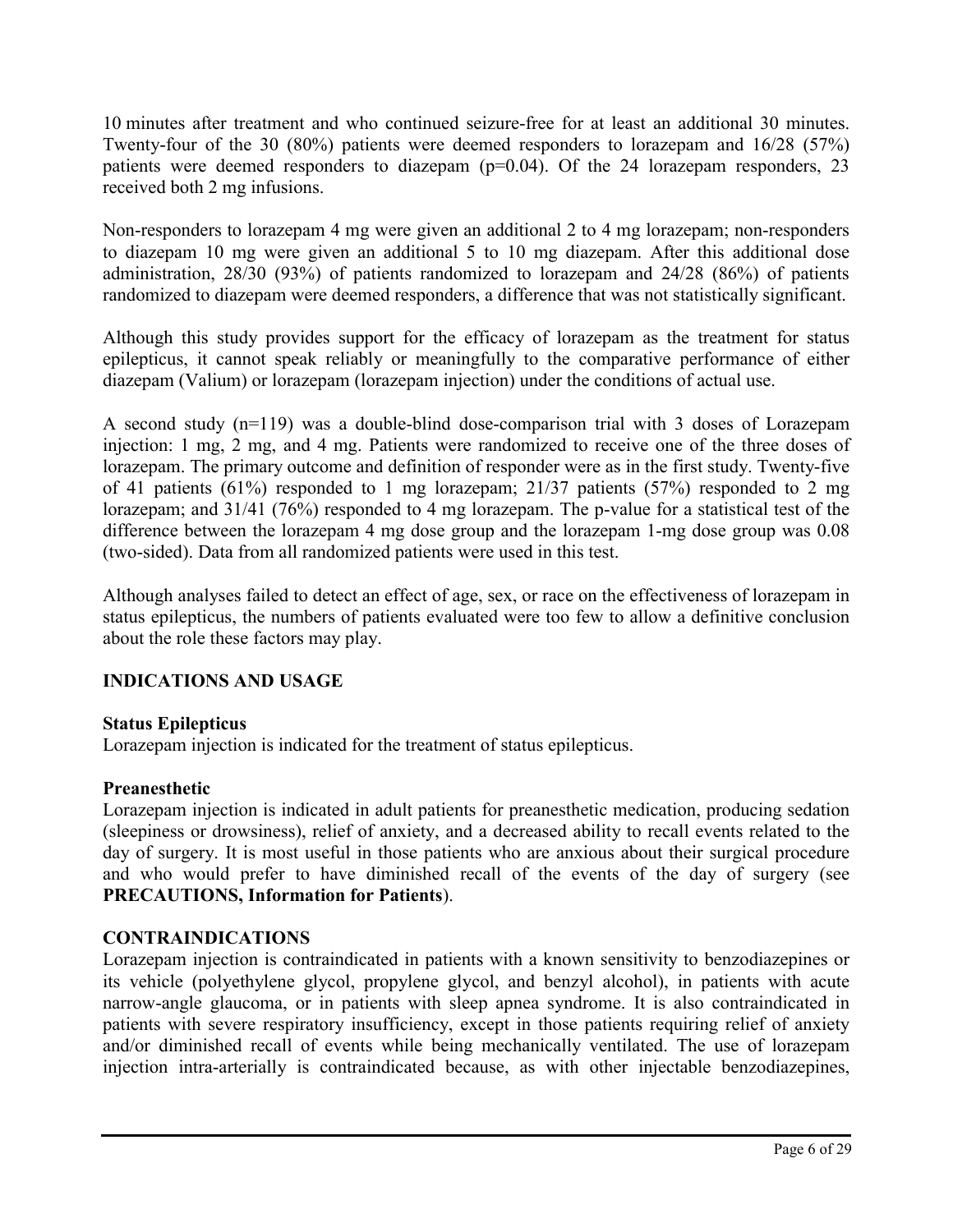inadvertent intra-arterial injection may produce arteriospasm resulting in gangrene which may require amputation (see **WARNINGS**).

Lorazepam injection is contraindicated for use in premature infants because the formulation contains benzyl alcohol (see **WARNINGS** and **PRECAUTIONS, Pediatric Use**).

# **WARNINGS**

#### **Risks from Concomitant Use with Opioids**

Concomitant use of benzodiazepines, including Lorazepam injection, and opioids may result in profound sedation, respiratory depression, coma, and death. If a decision is made to use Lorazepam injection concomitantly with opioids, monitor patients closely for respiratory depression and sedation (see **PRECAUTIONS**, **Drug Interactions**).

#### **Abuse, Misuse, and Addiction**

The use of benzodiazepines, including Lorazepam injection, exposes users to the risks of abuse, misuse, and addiction, which can lead to overdose or death. Abuse and misuse of benzodiazepines often (but not always) involve the use of doses greater than the maximum recommended dosage and commonly involve concomitant use of other medications, alcohol, and/or illicit substances, which is associated with an increased frequency of serious adverse outcomes, including respiratory depression, overdose, or death (see **DRUG ABUSE AND DEPENDENCE, Abuse**).

Before prescribing Lorazepam injection and throughout treatment, assess each patient's risk for abuse, misuse, and addiction. Use of Lorazepam injection, particularly in patients at elevated risk, necessitates counseling about the risks and proper use of Lorazepam injection along with monitoring for signs and symptoms of abuse, misuse, and addiction. Do not exceed the recommended dosing frequency; avoid or minimize concomitant use of CNS depressants and other substances associated with abuse, misuse, and addiction (e.g., opioid analgesics, stimulants); and advise patients on the proper disposal of unused drug. If a substance use disorder is suspected, evaluate the patient and institute (or refer them for) early treatment, as appropriate.

# **Dependence and Withdrawal Reactions After Use of Lorazepam Injection More Frequently Than Recommended**

For patients using Lorazepam injection more frequently than recommended, to reduce the risk of withdrawal reactions, use a gradual taper to discontinue Lorazepam injection (a patient-specific plan should be used to taper the dose).

Patients at an increased risk of withdrawal adverse reactions after benzodiazepine discontinuation or rapid dosage reduction include those who take higher dosages, and those who have had longer durations of use.

# **Acute Withdrawal Reactions**

The continued use of benzodiazepines may lead to clinically significant physical dependence. Although Lorazepam injection is indicated only for intermittent use (see **INDICATIONS AND USAGE** and **DOSAGE AND ADMINISTRATION**), if used more frequently than recommended, abrupt discontinuation or rapid dosage reduction of Lorazepam injection, or administration of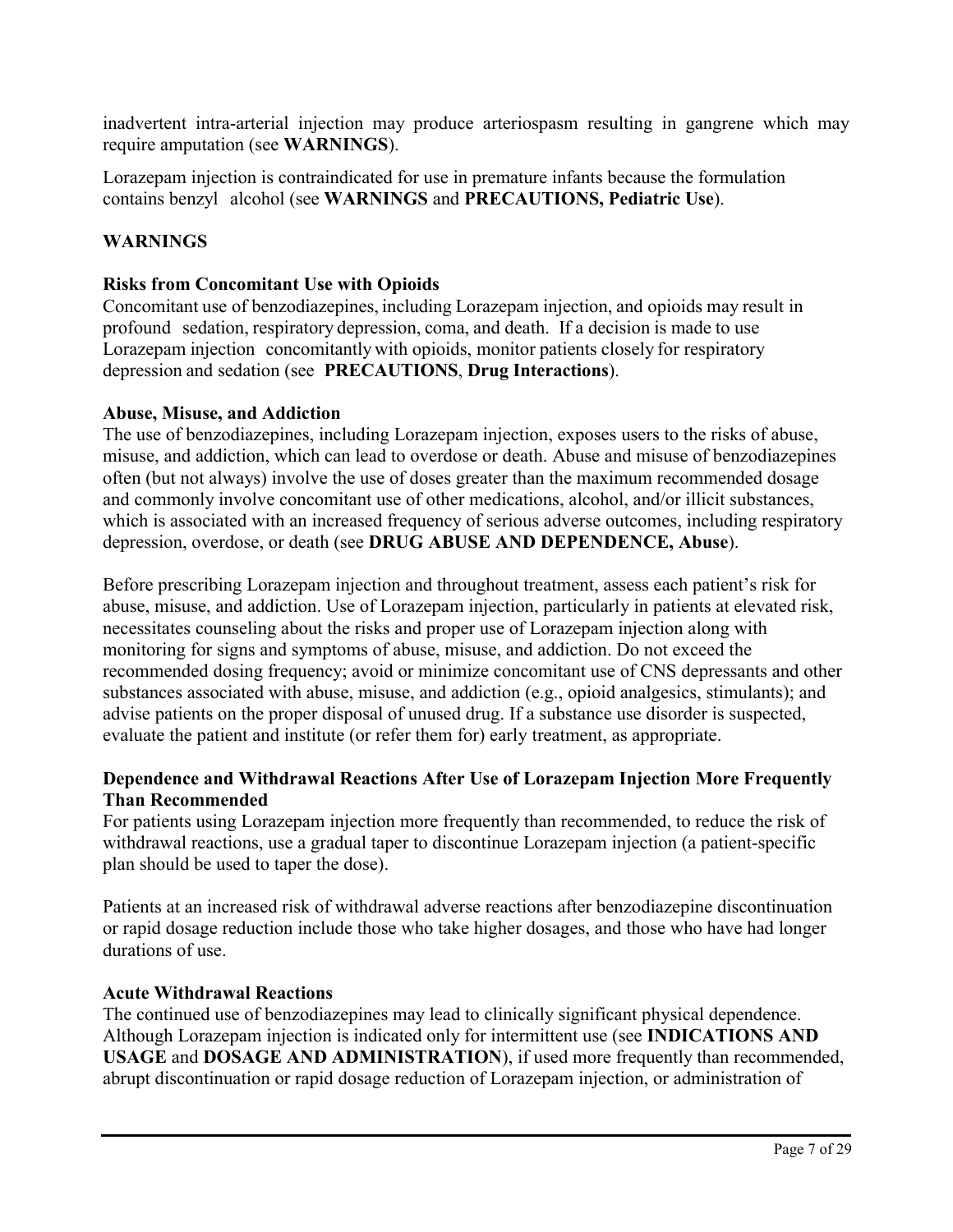flumazenil (a benzodiazepine antagonist) may precipitate acute withdrawal reactions, which can be life-threatening (e.g., seizures) (see **DRUG ABUSE AND DEPENDENCE, Dependence**)*.* 

# **Protracted Withdrawal Syndrome**

In some cases, benzodiazepine users have developed a protracted withdrawal syndrome with withdrawal symptoms lasting weeks to more than 12 months (see **DRUG ABUSE AND DEPENDENCE, Dependence**).

#### **Use in Status Epilepticus**

#### *Management of Status Epilepticus*

Status epilepticus is a potentially life-threatening condition associated with a high risk of permanent neurological impairment, if inadequately treated. The treatment of status, however, requires far more than the administration of an anticonvulsant agent. It involves observation and management of all parameters critical to maintaining vital function and the capacity to provide support of those functions as required. Ventilatory support must be readily available. The use of benzodiazepines, like Lorazepam injection, is ordinarily only one step of a complex and sustained intervention which may require additional interventions (e.g., concomitant intravenous administration of phenytoin). Because status epilepticus may result from a correctable acute cause such as hypoglycemia, hyponatremia, or other metabolic or toxic derangement, such an abnormality must be immediately sought and corrected. Furthermore, patients who are susceptible to further seizure episodes should receive adequate maintenance antiepileptic therapy.

Any healthcare professional who intends to treat a patient with status epilepticus should be familiar with this package insert and the pertinent medical literature concerning current concepts for the treatment of status epilepticus. A comprehensive review of the considerations critical to the informed and prudent management of status epilepticus cannot be provided in drug product labeling. The archival medical literature contains many informative references on the management of status epilepticus, among them the report of the working group on status epilepticus of the Epilepsy Foundation of America "Treatment of Convulsive Status Epilepticus" (JAMA 1993; 270:854-859). As noted in the report just cited, it may be useful to consult with a neurologist if a patient fails to respond (e.g., fails to regain consciousness).

For the treatment of status epilepticus, the usual recommended dose of Lorazepam injection is 4 mg given slowly (2 mg/min) for patients 18 years and older. If seizures cease, no additional Lorazepam injection is required. If seizures continue or recur after a 10- to 15-minute observation period, an additional 4 mg intravenous dose may be slowly administered. *Experience with further doses of lorazepam is very limited.* The usual precautions in treating status epilepticus should be employed. An intravenous infusion should be started, vital signs should be monitored, an unobstructed airway should be maintained, and artificial ventilation equipment should be available.

#### *Respiratory Depression*

The most important risk associated with the use of Lorazepam injection in status epilepticus is respiratory depression. Accordingly, airway patency must be assured and respiration monitored closely. Ventilatory support should be given as required.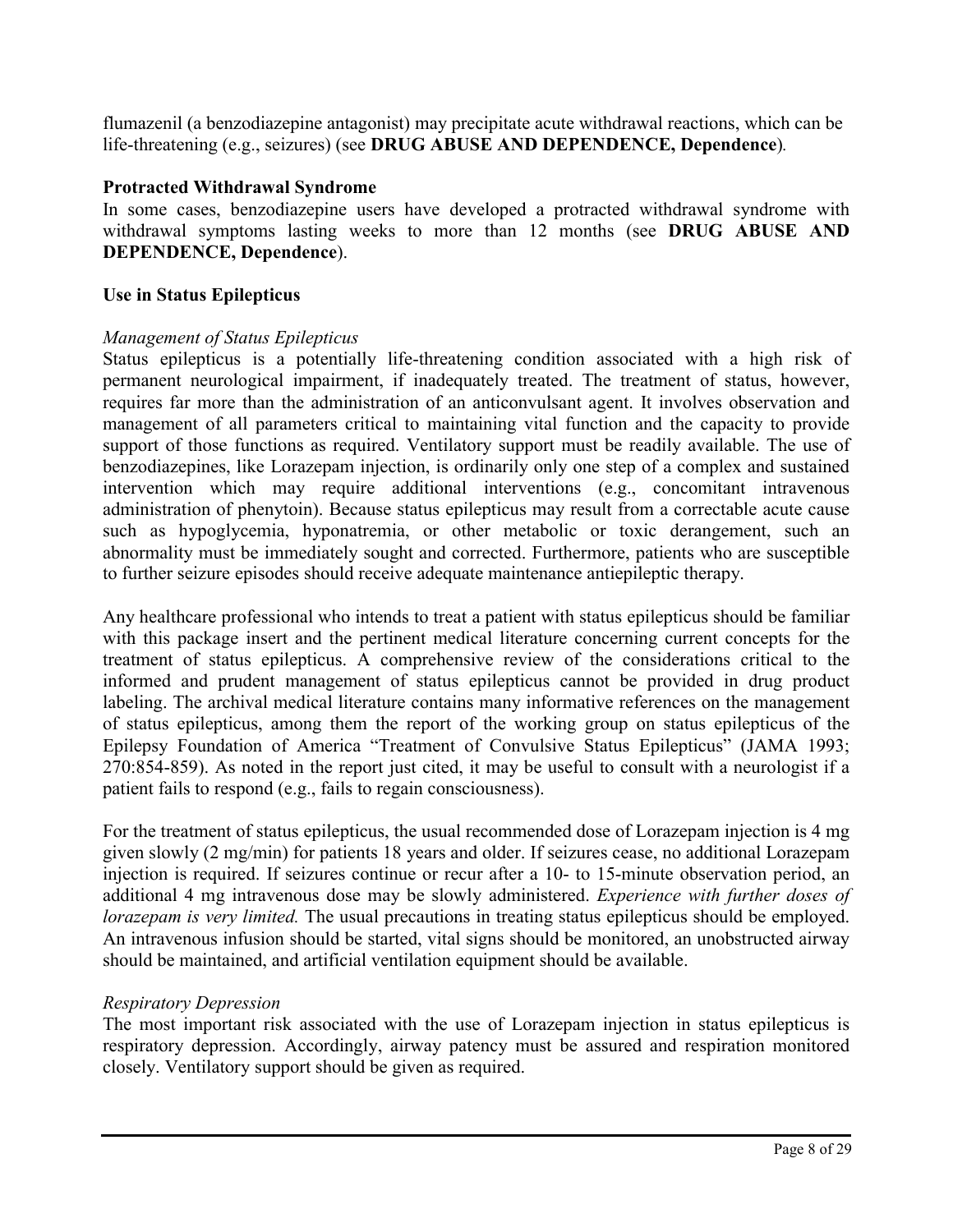#### *Excessive Sedation*

Because of its prolonged duration of action, the prescriber should be alert to the possibility, especially when multiple doses have been given, that the sedative effects of lorazepam may add to the impairment of consciousness seen in the post-ictal state.

#### **Preanesthetic Use**

AIRWAY OBSTRUCTION MAY OCCUR IN HEAVILY SEDATED PATIENTS. INTRAVENOUS LORAZEPAM AT ANY DOSE, WHEN GIVEN EITHER ALONE OR IN COMBINATION WITH OTHER DRUGS ADMINISTERED DURING ANESTHESIA, MAY PRODUCE HEAVY SEDATION; THEREFORE, EQUIPMENT NECESSARY TO MAINTAIN A PATENT AIRWAY AND TO SUPPORT RESPIRATION/VENTILATION SHOULD BE AVAILABLE.

As is true of similar CNS-acting drugs, the decision as to when patients who have received injectable lorazepam, particularly on an outpatient basis, may again operate machinery, drive a motor vehicle, or engage in hazardous or other activities requiring attention and coordination must be individualized. It is recommended that no patient engage in such activities for a period of 24 to 48 hours or until the effects of the drug, such as drowsiness, have subsided, whichever is longer. Impairment of performance may persist for greater intervals because of extremes of age, concomitant use of other drugs, stress of surgery, or the general condition of the patient.

Clinical trials have shown that patients over the age of 50 years may have a more profound and prolonged sedation with intravenous lorazepam (see **DOSAGE AND ADMINISTRATION, Preanesthetic**).

As with all central-nervous-system-depressant drugs, care should be exercised in patients given injectable lorazepam as premature ambulation may result in injury from falling.

There is no added beneficial effect from the addition of scopolamine to injectable lorazepam, and their combined effect may result in an increased incidence of sedation, hallucination and irrational behavior.

#### **General (All Uses)**

PRIOR TO INTRAVENOUS USE, LORAZEPAM INJECTION MUST BE DILUTED WITH AN EQUAL AMOUNT OF COMPATIBLE DILUENT (see **DOSAGE AND ADMINISTRATION**). INTRAVENOUS INJECTION SHOULD BE MADE SLOWLY AND WITH REPEATED ASPIRATION. CARE SHOULD BE TAKEN TO DETERMINE THAT ANY INJECTION WILL NOT BE INTRA-ARTERIAL AND THAT PERIVASCULAR EXTRAVASATION WILL NOT TAKE PLACE. IN THE EVENT THAT A PATIENT COMPLAINS OF PAIN DURING INTENDED INTRAVENOUS INJECTION OF LORAZEPAM INJECTION, THE INJECTION SHOULD BE STOPPED IMMEDIATELY TO DETERMINE IF INTRA-ARTERIAL INJECTION OR PERIVASCULAR EXTRAVASATION HAS TAKEN PLACE.

Since the liver is the most likely site of conjugation of lorazepam and since excretion of conjugated lorazepam (glucuronide) is a renal function, this drug is not recommended for use in patients with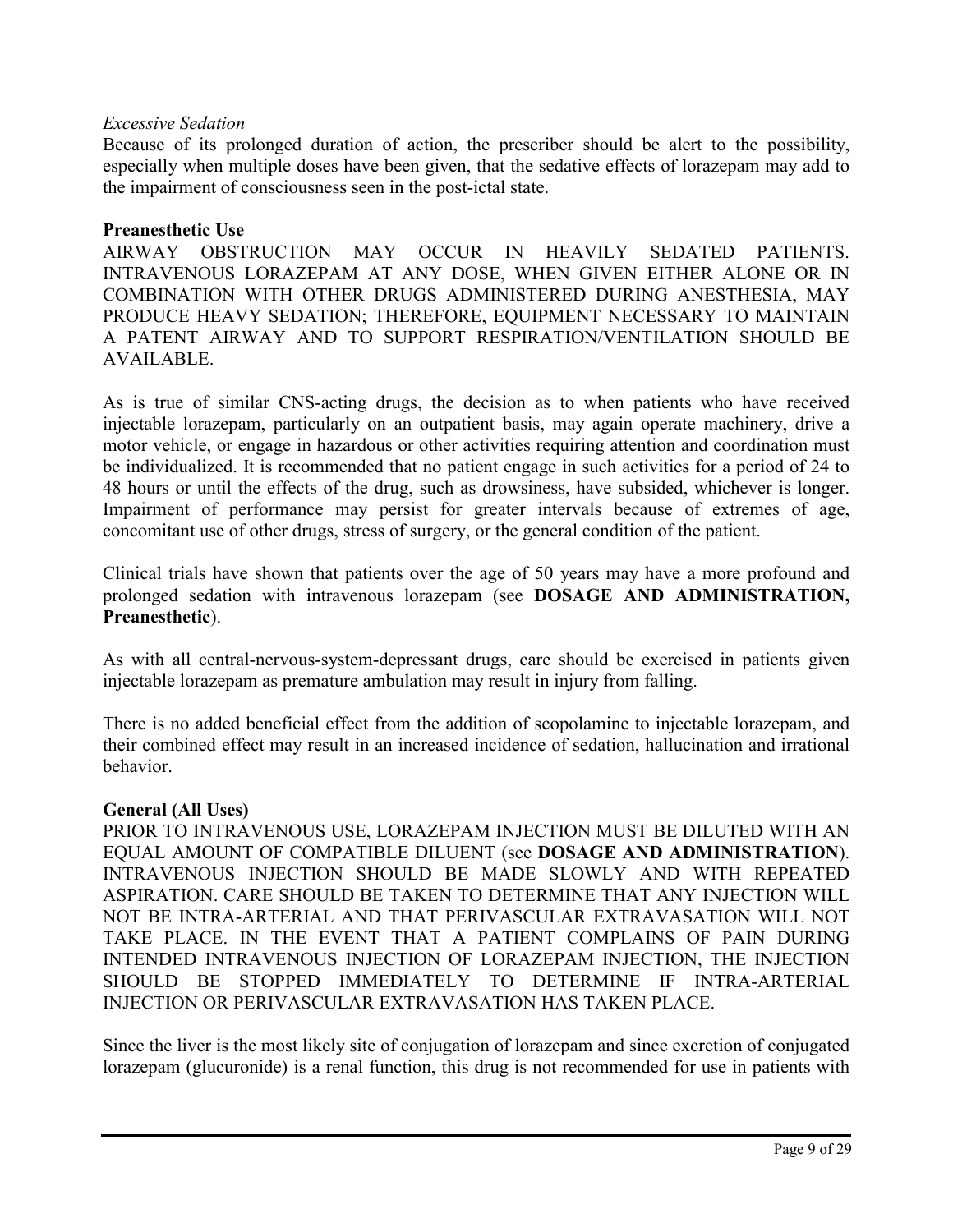hepatic and/or renal *failure*. Lorazepam should be used with caution in patients with mild-to-moderate hepatic or renal disease (see **DOSAGE AND ADMINISTRATION**).

#### **Pregnancy**

LORAZEPAM MAY CAUSE FETAL DAMAGE WHEN ADMINISTERED TO PREGNANT WOMEN. Ordinarily, Lorazepam injection should not be used during pregnancy except in serious or life-threatening conditions where safer drugs cannot be used or are ineffective. Status epilepticus may represent such a serious and life-threatening condition.

An increased risk of congenital malformations associated with the use of minor tranquilizers (chlordiazepoxide, diazepam and meprobamate) during the first trimester of pregnancy has been suggested in several studies. In humans, blood levels obtained from umbilical cord blood indicate placental transfer of lorazepam and lorazepam glucuronide.

Reproductive studies in animals were performed in mice, rats, and two strains of rabbits. Occasional anomalies (reduction of tarsals, tibia, metatarsals, malrotated limbs, gastroschisis, malformed skull, and microphthalmia) were seen in drug-treated rabbits without relationship to dosage. Although all of these anomalies were not present in the concurrent control group, they have been reported to occur randomly in historical controls. At doses of 40 mg/kg orally or 4 mg/kg intravenously and higher, there was evidence of fetal resorption and increased fetal loss in rabbits which was not seen at lower doses.

The possibility that a woman of childbearing potential may be pregnant at the time of therapy should be considered.

There are insufficient data regarding obstetrical safety of parenteral lorazepam, including use in cesarean section. Such use, therefore, is not recommended.

# **Usage in Preterm Infants and Neonates**

Lorazepam injection contains benzyl alcohol. Exposure to excessive amounts of benzyl alcohol has been associated with toxicity (hypotension, metabolic acidosis), particularly in neonates, and an increased incidence of kernicterus, particularly in small preterm infants. There have been rare reports of deaths, primarily in preterm infants, associated with exposure to excessive amounts of benzyl alcohol. The amount of benzyl alcohol from medications is usually considered negligible compared to that received in flush solutions containing benzyl alcohol. Administration of high dosages of medications (including Lorazepam) containing this preservative must take into account the total amount of benzyl alcohol administered. The recommended dosage range of Lorazepam for preterm and term infants includes amounts of benzyl alcohol well below that associated with toxicity; however, the amount of benzyl alcohol at which toxicity may occur is not known. If the patient requires more than the recommended dosages or other medications containing this preservative, the practitioner must consider the daily metabolic load of benzyl alcohol from these combined sources (see **WARNINGS** and **PRECAUTIONS, Pediatric Use**).

#### **Pediatric Neurotoxicity**

Published animal studies demonstrate that the administration of anesthetic and sedation drugs that block NMDA receptors and/or potentiate GABA activity increase neuronal apoptosis in the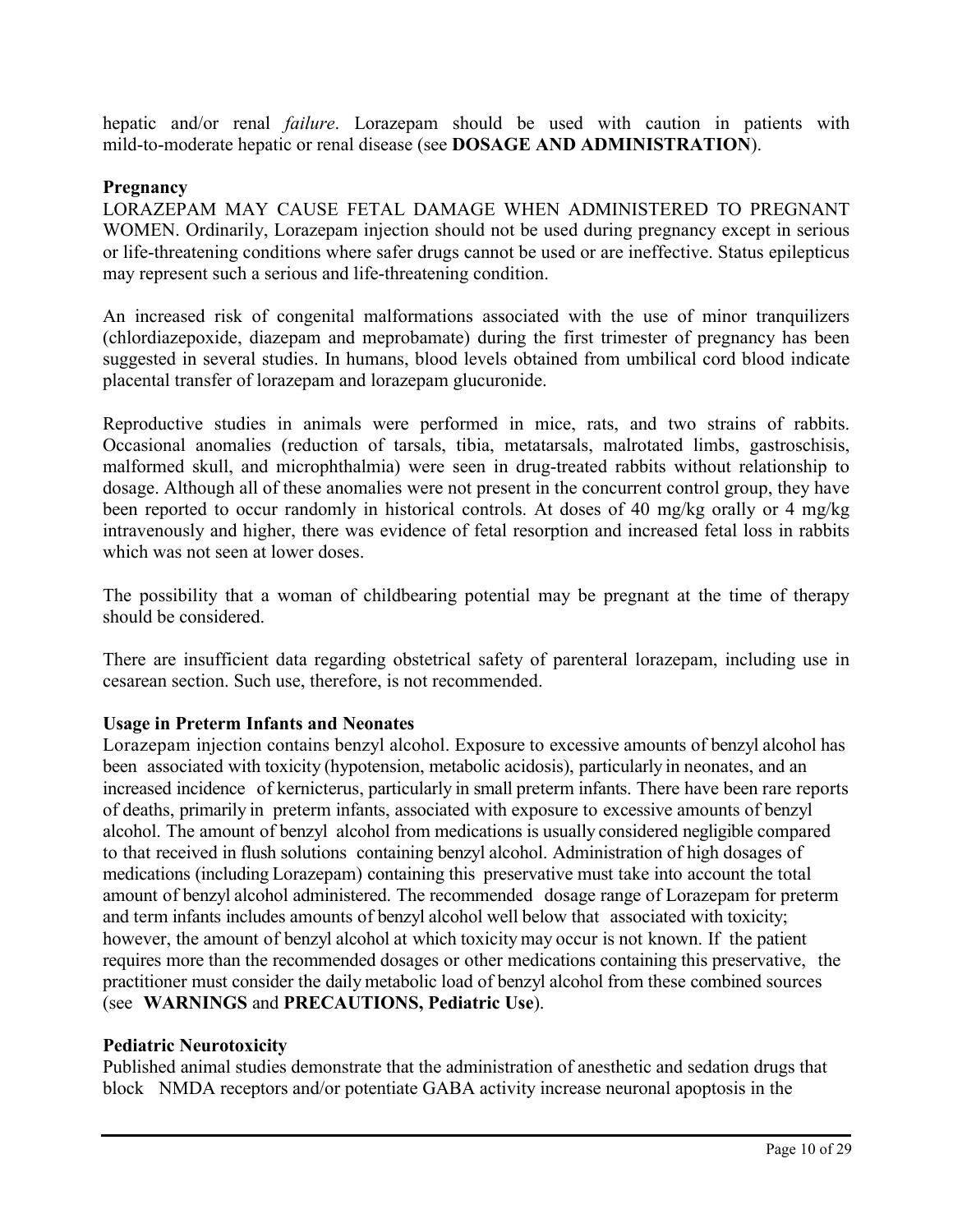developing brain and result in long-term cognitive deficits when used for longer than 3 hours. The clinical significance of these findings is not clear. However, based on the available data, the window of vulnerability to these changes is believed to correlate with exposures in the third trimester of gestation through the first several months of life, but may extend out to approximately three years of age in humans (see **PRECAUTIONS, Pregnancy, Pediatric Use; ANIMAL TOXICOLOGY AND/OR PHARMACOLOGY**).

Some published studies in children suggest that similar deficits may occur after repeated or prolonged exposures to anesthetic agents early in life and may result in adverse cognitive or behavioral effects. These studies have substantial limitations, and it is not clear if the observed effects are due to the anesthetic/sedation drug administration or other factors such as the surgery or underlying illness.

Anesthetic and sedation drugs are a necessary part of the care of children needing surgery, other procedures, or tests that cannot be delayed, and no specific medications have been shown to be safer than any other.

Decisions regarding the timing of any elective procedures requiring anesthesia should take into consideration the benefits of the procedure weighed against the potential risks.

# **Endoscopic Procedures**

There are insufficient data to support the use of lorazepam injection for outpatient endoscopic procedures. Inpatient endoscopic procedures require adequate recovery room observation time.

When lorazepam injection is used for peroral endoscopic procedures, adequate topical or regional anesthesia is recommended to minimize reflex activity associated with such procedures.

# **PRECAUTIONS**

#### **General**

The additive central-nervous-system effects of other drugs, such as phenothiazines, narcotic analgesics, barbiturates, antidepressants, scopolamine, and monoamine-oxidase inhibitors, should be borne in mind when these other drugs are used concomitantly with or during the period of recovery from lorazepam injection (see **CLINICAL PHARMACOLOGY** and **WARNINGS**).

Extreme caution must be used when administering lorazepam injection to elderly patients, very ill patients, or to patients with limited pulmonary reserve because of the possibility that hypoventilation and/or hypoxic cardiac arrest may occur. Resuscitative equipment for ventilatory support should be readily available (see **WARNINGS** and **DOSAGE AND ADMINISTRATION**).

When lorazepam injection is used intravenous as the premedicant prior to regional or local anesthesia, the possibility of excessive sleepiness or drowsiness may interfere with patient cooperation in determining levels of anesthesia. This is most likely to occur when greater than 0.05 mg/kg is given and when narcotic analgesics are used concomitantly with the recommended dose (see **ADVERSE REACTIONS**).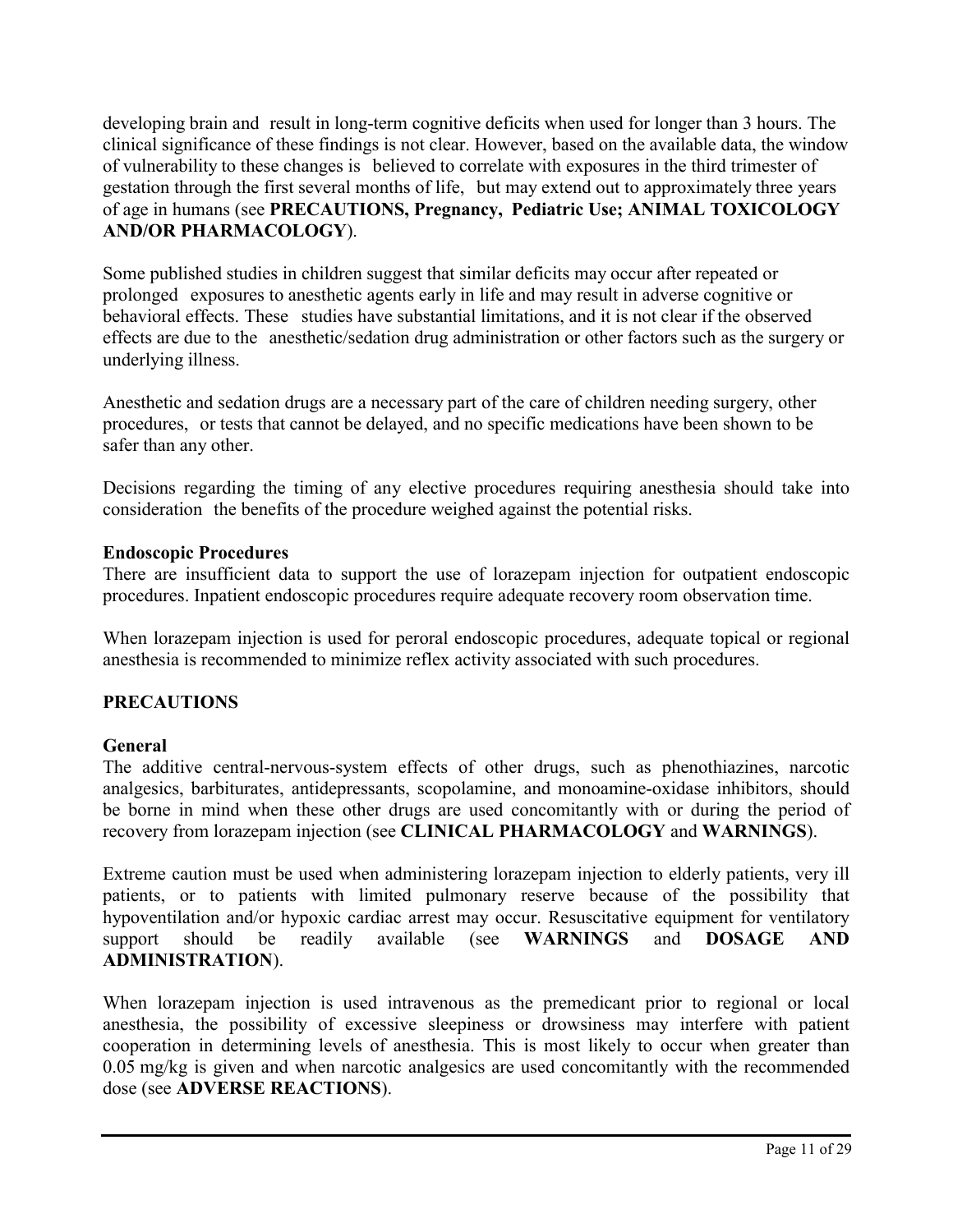As with all benzodiazepines, paradoxical reactions may occur in rare instances and in an unpredictable fashion (see **ADVERSE REACTIONS**). In these instances, further use of the drug in these patients should be considered with caution.

There have been reports of possible propylene glycol toxicity (e.g., lactic acidosis, hyperosmolality, hypotension) and possible polyethylene glycol toxicity (e.g., acute tubular necrosis) during administration of Lorazepam injection at higher than recommended doses. Symptoms may be more likely to develop in patients with renal impairment.

# **Information for Patients**

# **Risks From Concomitant Use With Opioids**

Concomitant use of benzodiazepines, including Lorazepam injection, and opioids may result in profound sedation, respiratory depression, coma, and death (see **WARNINGS** and **PRECAUTIONS, Drug Interactions**)*.* 

#### **Abuse, Misuse, and Addiction**

Inform patients that the use of Lorazepam injection more frequently than recommended, even at recommended dosages, exposes users to risks of abuse, misuse, and addiction, which can lead to overdose and death, especially when used in combination with other medications (e.g., opioid analgesics), alcohol, and/or illicit substances. Inform patients about the signs and symptoms of benzodiazepine abuse, misuse, and addiction; to seek medical help if they develop these signs and/or symptoms; and on the proper disposal of unused drug (see **WARNINGS** and **DRUG ABUSE AND DEPENDENCE**)*.* 

#### **Withdrawal Reactions**

Inform patients that use of Lorazepam injection more frequently than recommended may lead to clinically significant physical dependence and that abrupt discontinuation or rapid dosage reduction of Lorazepam injection may precipitate acute withdrawal reactions, which can be life-threatening. Inform patients that in some cases, patients taking benzodiazepines have developed a protracted withdrawal syndrome with withdrawal symptoms lasting weeks to more than 12 months (see **WARNINGS** and **DRUG ABUSE AND DEPENDENCE**)*.* 

#### **Excessive Sedation**

Patients should be informed of the pharmacological effects of the drug, including sedation, relief of anxiety, and lack of recall, the duration of these effects (about 8 hours), and be apprised of the risks as well as the benefits of therapy.

Patients who receive lorazepam injection as a premedicant should be cautioned that driving a motor vehicle, operating machinery, or engaging in hazardous or other activities requiring attention and coordination, should be delayed for 24 to 48 hours following the injection or until the effects of the drug, such as drowsiness, have subsided, whichever is longer. Sedatives, tranquilizers and narcotic analgesics may produce a more prolonged and profound effect when administered along with injectable lorazepam. This effect may take the form of excessive sleepiness or drowsiness and, on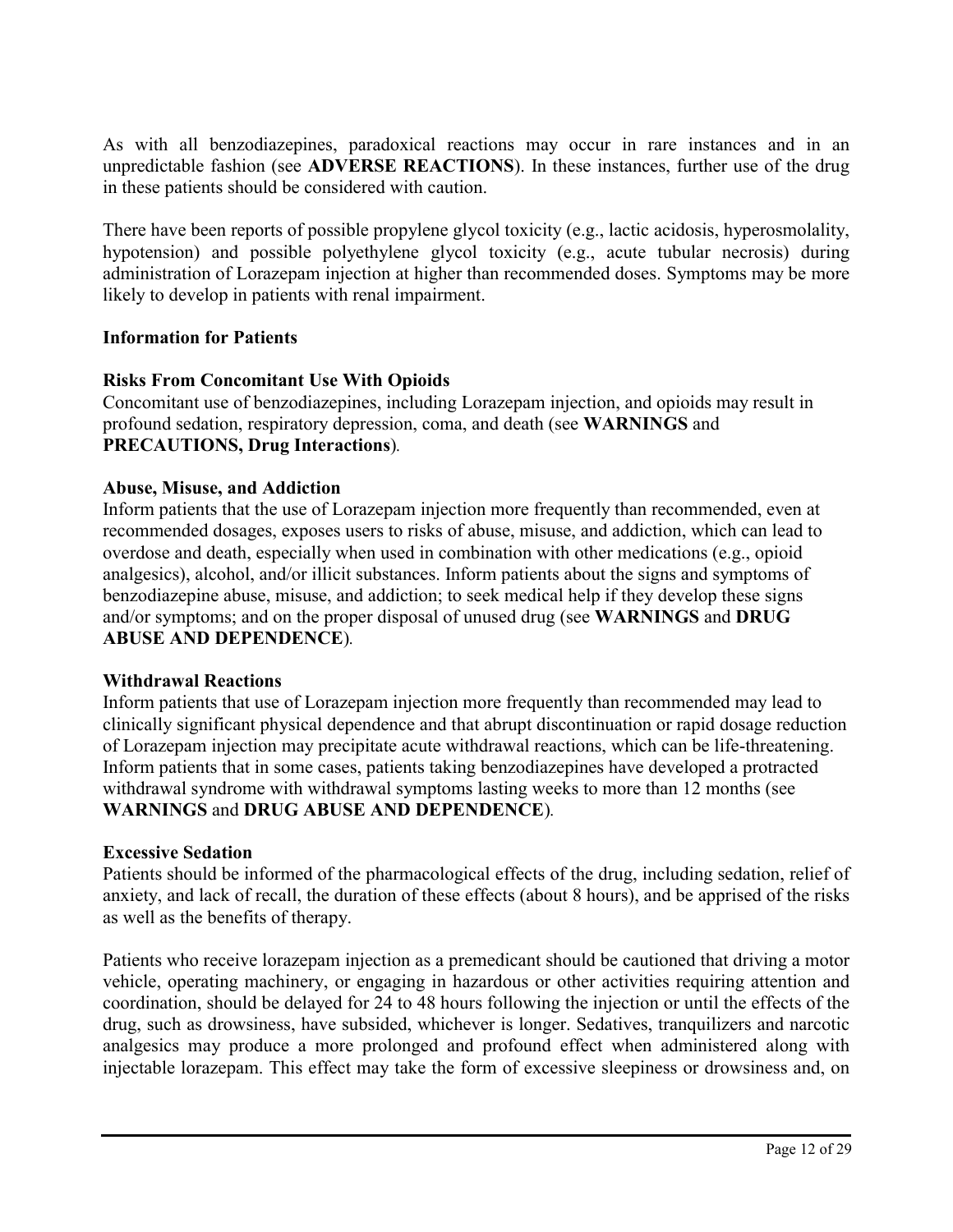rare occasions, interfere with recall and recognition of events of the day of surgery and the day after.

Patients should be advised that getting out of bed unassisted may result in falling and injury if undertaken within 8 hours of receiving lorazepam injection. Since tolerance for CNS depressants will be diminished in the presence of lorazepam injection, these substances should either be avoided or taken in reduced dosage. Alcoholic beverages should not be consumed for at least 24 to 48 hours after receiving lorazepam injectable due to the additive effects on central-nervous-system depression seen with benzodiazepines in general. Elderly patients should be told that lorazepam injection may make them very sleepy for a period longer than 6 to 8 hours following surgery.

#### **Effect of Anesthetic and Sedation Drugs on Early Brain Development**

Studies conducted in young animals and children suggest repeated or prolonged use of general anesthetic or sedation drugs in children younger than 3 years may have negative effects on their developing brains.

Discuss with parents and caregivers the benefits, risks, and timing and duration of surgery or procedures requiring anesthetic and sedation drugs (see **WARNINGS, Pediatric Neurotoxicity**).

#### **Laboratory Tests**

In clinical trials, no laboratory test abnormalities were identified with either single or multiple doses of lorazepam injection. These tests included: CBC, urinalysis, SGOT, SGPT, bilirubin, alkaline phosphatase, LDH, cholesterol, uric acid, BUN, glucose, calcium, phosphorus, and total proteins.

#### **Drug Interactions**

#### Interaction with Benzodiazepines and Other CNS Depressants

The concomitant use of benzodiazepines and opioids increases the risk of respiratory depression because of actions at different receptor sites in the CNS that control respiration. Benzodiazepines interact at  $GABA_A$  sites and opioids interact primarily at mu receptors. When benzodiazepines and opioids are combined, the potential for benzodiazepinesto significantly worsen opioid-related respiratory depression exists. Monitor patients closely for respiratory depression and sedation.

Lorazepam injection, like other injectable benzodiazepines, produces additive depression of the central nervous system when administered with other CNS depressants such as ethyl alcohol, phenothiazines, barbiturates, MAO inhibitors, and other antidepressants.

When scopolamine is used concomitantly with injectable lorazepam, an increased incidence of sedation, hallucinations and irrational behavior has been observed.

There have been rare reports of significant respiratory depression, stupor and/or hypotension with the concomitant use of loxapine and lorazepam.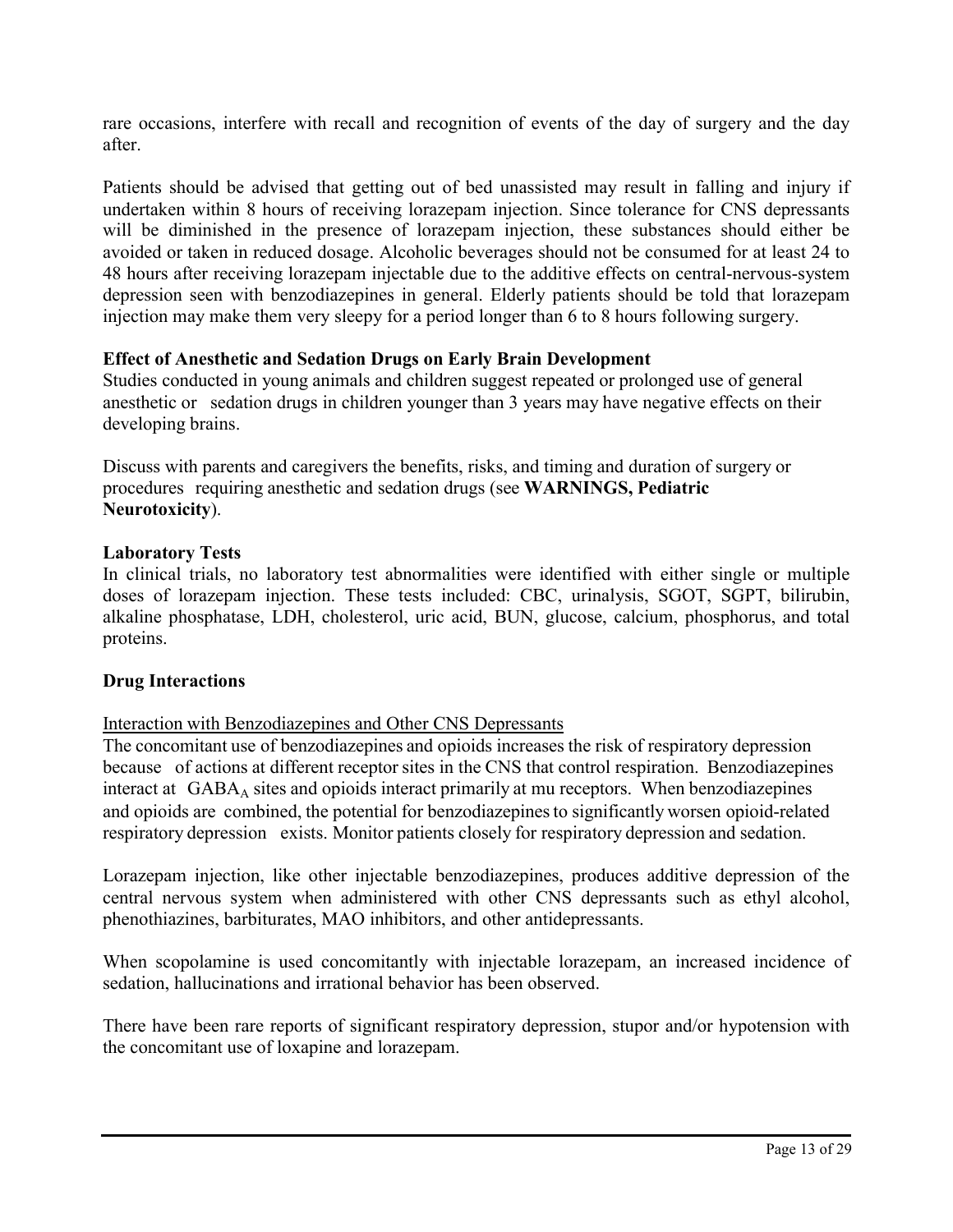Marked sedation, excessive salivation, ataxia, and, rarely, death have been reported with the concomitant use of clozapine and lorazepam.

Apnea, coma, bradycardia, arrhythmia, heart arrest, and death have been reported with the concomitant use of haloperidol and lorazepam.

The risk of using lorazepam in combination with scopolamine, loxapine, clozapine, haloperidol, or other CNS-depressant drugs has not been systematically evaluated. Therefore, caution is advised if the concomitant administration of lorazepam and these drugs is required.

Concurrent administration of any of the following drugs with lorazepam had no effect on the pharmacokinetics of lorazepam: metoprolol, cimetidine, ranitidine, disulfiram, propranolol, metronidazole, and propoxyphene. No change in lorazepam dosage is necessary when concomitantly given with any of these drugs.

#### Lorazepam-Valproate Interaction

Concurrent administration of lorazepam (2 mg intravenously) with valproate (250 mg twice daily orally for 3 days) to 6 healthy male subjects resulted in decreased total clearance of lorazepam by 40% and decreased formation rate of lorazepam glucuronide by 55%, as compared with lorazepam administered alone. Accordingly, lorazepam plasma concentrations were about two-fold higher for at least 12 hours post-dose administration during valproate treatment. Lorazepam dosage should be reduced to 50% of the normal adult dose when this drug combination is prescribed in patients (see **DOSAGE AND ADMINISTRATION**).

Lorazepam-Oral Contraceptive Steroids Interaction

Coadministration of lorazepam (2 mg intravenously) with oral contraceptive steroids (norethindrone acetate, 1 mg, and ethinyl estradiol, 50 mcg, for at least 6 months) to healthy females (n=7) was associated with a 55% decrease in half-life, a 50% increase in the volume of distribution, thereby resulting in an almost 3.7-fold increase in total clearance of lorazepam as compared with control healthy females  $(n=8)$ . It may be necessary to increase the dose of lorazepam in female patients who are concomitantly taking oral contraceptives (see **DOSAGE AND ADMINISTRATION**).

#### Lorazepam-Probenecid Interaction

Concurrent administration of lorazepam (2 mg intravenously) with probenecid (500 mg orally every 6 hours) to 9 healthy volunteers resulted in a prolongation of lorazepam half-life by 130% and a decrease in its total clearance by 45%. No change in volume of distribution was noted during probenecid co-treatment. Lorazepam dosage needs to be reduced by 50% when coadministered with probenecid (see **DOSAGE AND ADMINISTRATION**).

#### **Drug/Laboratory Test Interactions**

No laboratory test abnormalities were identified when lorazepam was given alone or concomitantly with another drug, such as narcotic analgesics, inhalation anesthetics, scopolamine, atropine, and a variety of tranquilizing agents.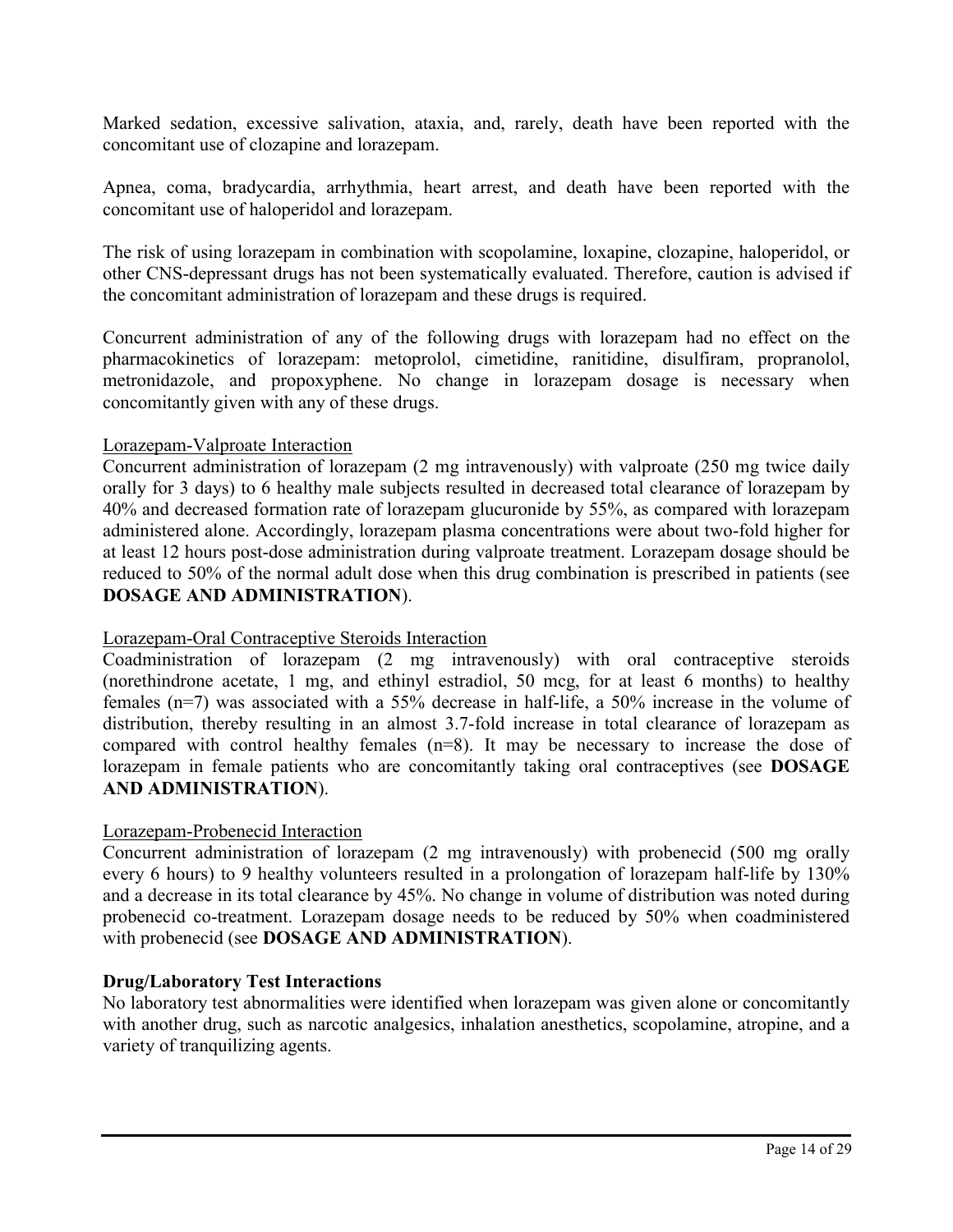# **Carcinogenesis, Mutagenesis, Impairment of Fertility**

No evidence of carcinogenic potential emerged in rats and mice during an 18-month study with oral lorazepam. No studies regarding mutagenesis have been performed. The results of a preimplantation study in rats, in which the oral lorazepam dose was 20 mg/kg, showed no impairment of fertility.

#### **Pregnancy**

#### *Teratogenic Effects* (see **WARNINGS**)

Published studies in pregnant primates demonstrate that the administration of anesthetic and sedation drugs that block NMDA receptors and/or potentiate GABA activity during the period of peak brain development increases neuronal apoptosis in the developing brain of the offspring when used for longer than 3 hours.

There are no data on pregnancy exposures in primates corresponding to periods prior to the third trimester in humans.

In a published study in primates, administration of an anesthetic dose of ketamine for 24 hours on Gestation Day 122 increased neuronal apoptosis in the developing brain of the fetus. In other published studies, administration of either isoflurane or propofol for 5 hours on Gestation Day 120 resulted in increased neuronal and oligodendrocyte apoptosis in the developing brain of the offspring. With respect to brain development, this time period corresponds to the third trimester of gestation in the human. The clinical significance of these findings is not clear; however, studies in juvenile animals suggest neuroapoptosis correlates with long-term cognitive deficits (see **WARNINGS, Pediatric Neurotoxicity**, **Pediatric Use**, and **ANIMAL TOXICOLOGY AND/OR PHARMACOLOGY**).

#### **Labor and Delivery**

There are insufficient data to support the use of lorazepam injection during labor and delivery, including cesarean section; therefore, its use in this clinical circumstance is not recommended.

#### **Nursing Mothers**

Lorazepam has been detected in human breast milk. Therefore, lorazepam should not be administered to nursing mothers because, like other benzodiazepines, the possibility exists that lorazepam may sedate or otherwise adversely affect the infant.

#### **Pediatric Use**

#### *Status Epilepticus*

The safety and effectiveness of lorazepam for status epilepticus have not been established in pediatric patients. A randomized, double-blind, superiority-design clinical trial of lorazepam versus intravenous diazepam in 273 pediatric patients ages 3 months to 17 years failed to establish the efficacy of lorazepam for the treatment of status epilepticus. In that trial, assisted ventilation was required in 18% of patients treated with lorazepam versus 16% of patients treated with diazepam. Patients treated with lorazepam were also more likely to be reported as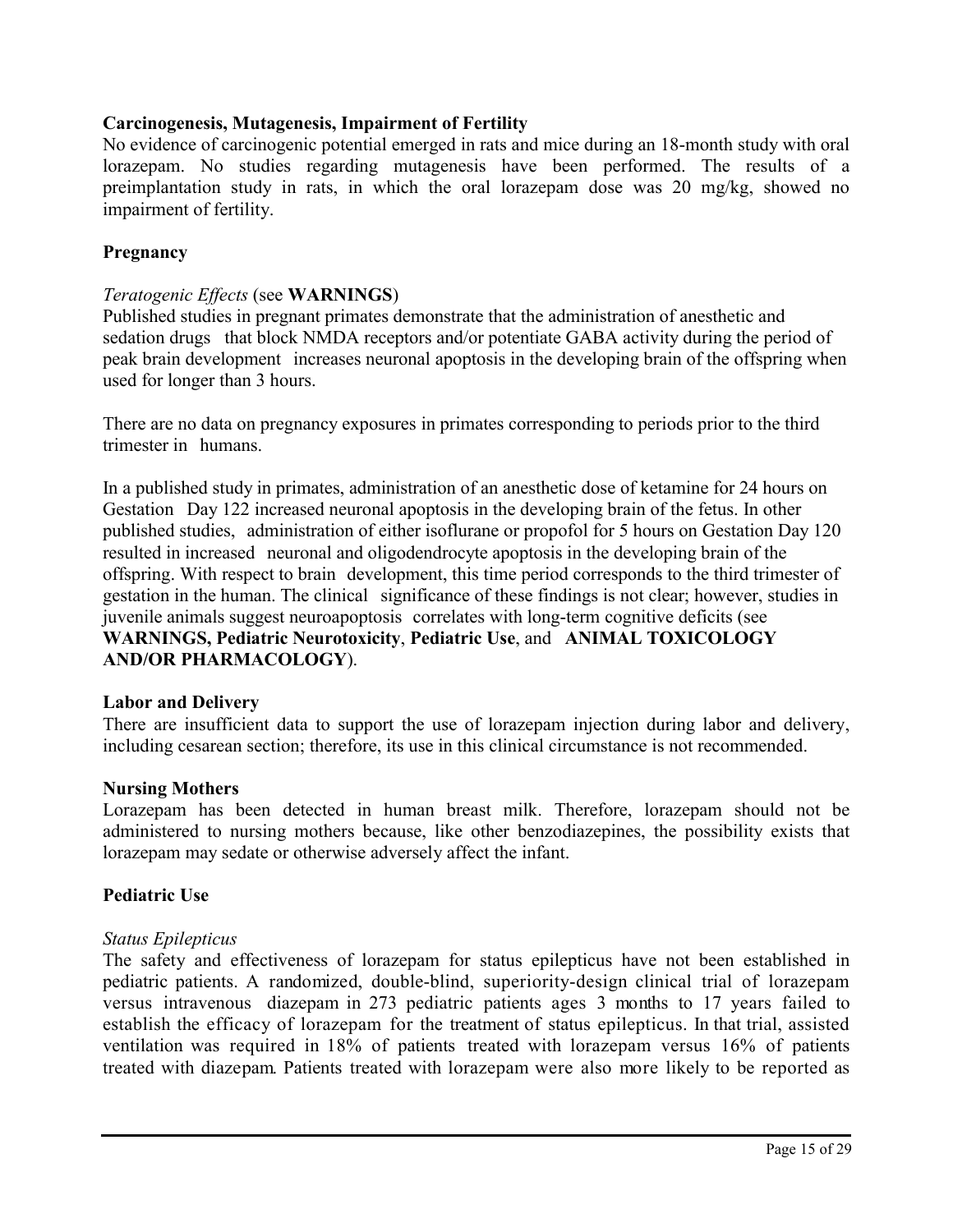sedated (67% for lorazepam vs. 50% for diazepam), and the time for return to baseline mental status was, on average, 2 hours longer for lorazepam than for diazepam.

Open-label studies described in the medical literature included 273 pediatric patients; the age range was from a few hours old to 18 years of age. Paradoxical excitation was observed in 10% to 30% of the pediatric patients under 8 years of age and was characterized by tremors, agitation, euphoria, logorrhea, and brief episodes of visual hallucinations. Paradoxical excitation in pediatric patients also has been reported with other benzodiazepines when used for status epilepticus, as an anesthesia, or for pre-chemotherapy treatment.

Pediatric patients (as well as adults) with atypical petit mal status epilepticus have developed brief tonic-clonic seizures shortly after lorazepam was given. This "paradoxical" effect was also reported for diazepam and clonazepam. Nevertheless, the development of seizures after treatment with benzodiazepines is probably rare, based on the incidence in the uncontrolled treatment series reported (i.e., seizures were not observed for 112 pediatric patients and 18 adults or during approximately 400 doses).

Lorazepam injection contains benzyl alcohol as a preservative. Benzyl alcohol, a component of this product, has been associated with serious adverse events and death, particularly in pediatric patients. The "gasping syndrome", (characterized by central nervous system depression, metabolic acidosis, gasping respirations, and high levels of benzyl alcohol and its metabolites found in the blood and urine) has been associated with benzyl alcohol dosages greater than 99 mg/kg/day in neonates and low-birth-weight neonates. Additional symptoms may include gradual neurological deterioration, seizures, intracranial hemorrhage, hematologic abnormalities, skin breakdown, hepatic and renal failure, hypotension, bradycardia, and cardiovascular collapse. Although normal therapeutic doses of this product deliver amounts of benzyl alcohol that are substantially lower than those reported in association with the "gasping syndrome", the minimum amount of benzyl alcohol at which toxicity may occur is not known. Premature and low-birth-weight infants, as well as patients receiving high dosages, may be more likely to develop toxicity. Practitioners administering this and other medications containing benzyl alcohol should consider the combined daily metabolic load of benzyl alcohol from all sources.

# Preanesthetic

There are insufficient data to support the efficacy of injectable lorazepam as a preanesthetic agent in patients less than 18 years of age.

# *General*

Seizure activity and myoclonus have been reported to occur following administration of Lorazepam injection, especially in very low birth weight neonates.

Pediatric patients may exhibit a sensitivity to benzyl alcohol, polyethylene glycol and propylene glycol, components of Lorazepam injection (see **CONTRAINDICATIONS**). The "gasping syndrome", characterized by central nervous system depression, metabolic acidosis, gasping respirations, and high levels of benzyl alcohol and its metabolites found in the blood and urine, has been associated with the administration of intravenous solutions containing the preservative benzyl alcohol in neonates. Additional symptoms may include gradual neurological deterioration, seizures,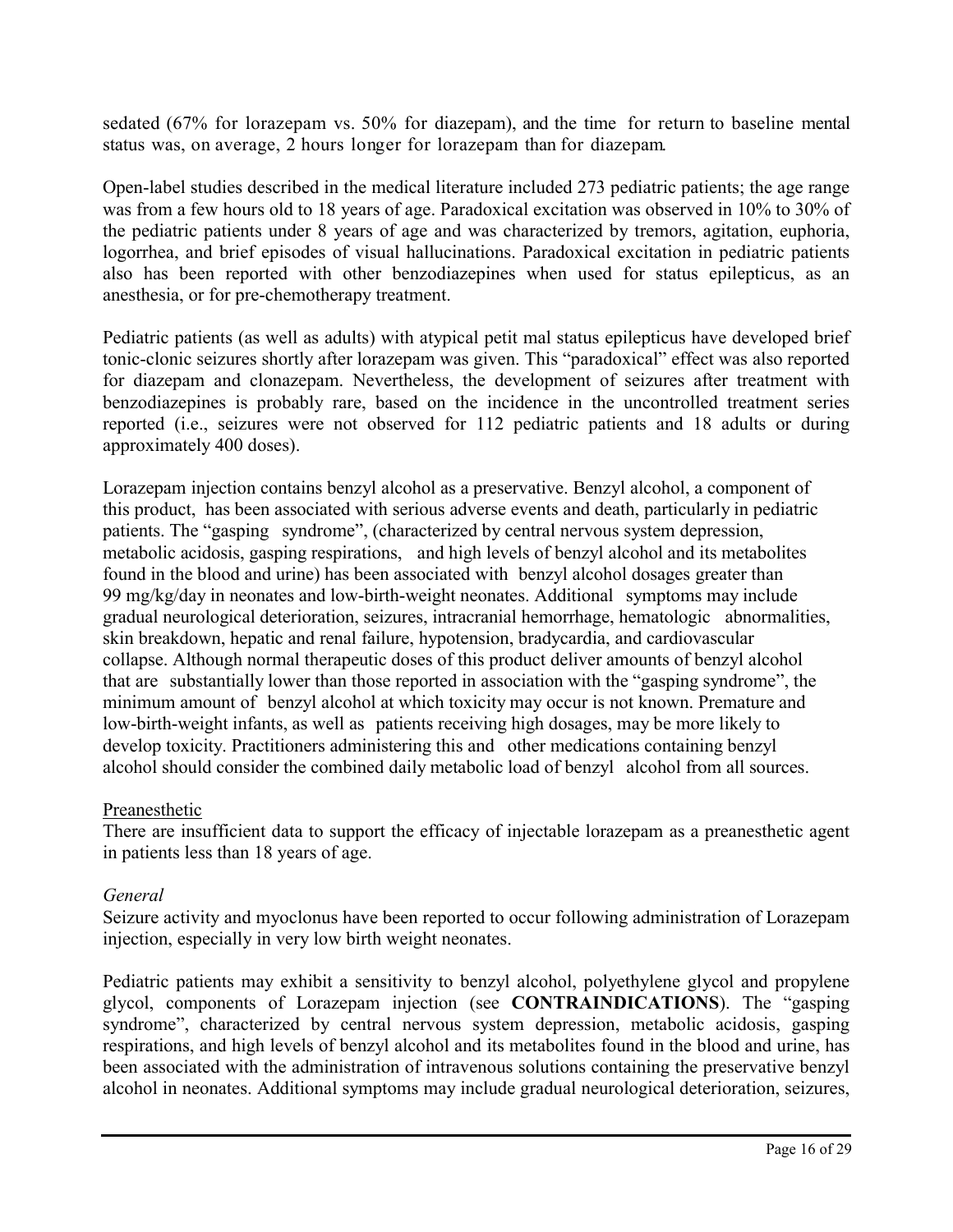intracranial hemorrhage, hematologic abnormalities, skin breakdown, hepatic and renal failure, hypotension, bradycardia, and cardiovascular collapse. Central nervous system toxicity, including seizures and intraventricular hemorrhage, as well as unresponsiveness, tachypnea, tachycardia, and diaphoresis have been associated with propylene glycol toxicity. Although normal therapeutic doses of Lorazepam injection contain very small amounts of these compounds, premature and low-birth-weight infants as well as pediatric patients receiving high doses may be more susceptible to their effects.

Published juvenile animal studies demonstrate that the administration of anesthetic and sedation drugs, such as lorazepam that either block NMDA receptors or potentiate the activity of GABA during the period of rapid brain growth or synaptogenesis, results in widespread neuronal and oligodendrocyte cell loss in the developing brain and alterations in synaptic morphology and neurogenesis. Based on comparisons across species, the window of vulnerability to these changes is believed to correlate with exposures in the third trimester of gestation through the first several months of life, but may extend out to approximately 3 years of age in humans.

In primates, exposure to 3 hours of ketamine that produced a light surgical plane of anesthesia did not increase neuronal cell loss, however, treatment regimens of 5 hours or longer of isoflurane increased neuronal cell loss. Data from isoflurane-treated rodents and ketamine-treated primates suggest that the neuronal and oligodendrocyte cell losses are associated with prolonged cognitive deficits in learning and memory. The clinical significance of these nonclinical findings is not known, and healthcare providers should balance the benefits of appropriate anesthesia in pregnant women, neonates and young children who require procedures with the potential risks suggested by the nonclinical data (see **WARNINGS**, **Pediatric Neurotoxicity**; **PRECAUTIONS**, **Pregnancy**; **ANIMAL TOXICOLOGY AND/OR PHARMACOLOGY**).

# **Geriatric Use**

Clinical studies of lorazepam generally were not adequate to determine whether subjects aged 65 and over respond differently than younger subjects; however, age over 65 may be associated with a greater incidence of central nervous system depression and more respiratory depression (see **WARNINGS, Preanesthetic Use**, **PRECAUTIONS, General** and **ADVERSE REACTIONS, Preanesthetic**).

Age does not appear to have a clinically significant effect on lorazepam kinetics (see **CLINICAL PHARMACOLOGY**).

Clinical circumstances, some of which may be more common in the elderly, such as hepatic or renal impairment, should be considered. Greater sensitivity (e.g., sedation) of some older individuals cannot be ruled out. In general, dose selection for an elderly patient should be cautious, usually starting at the low end of the dosing range (see **DOSAGE AND ADMINISTRATION**).

# **ADVERSE REACTIONS**

# **Status Epilepticus**

The most important adverse clinical event caused by the use of Lorazepam injection is respiratory depression (see **WARNINGS**).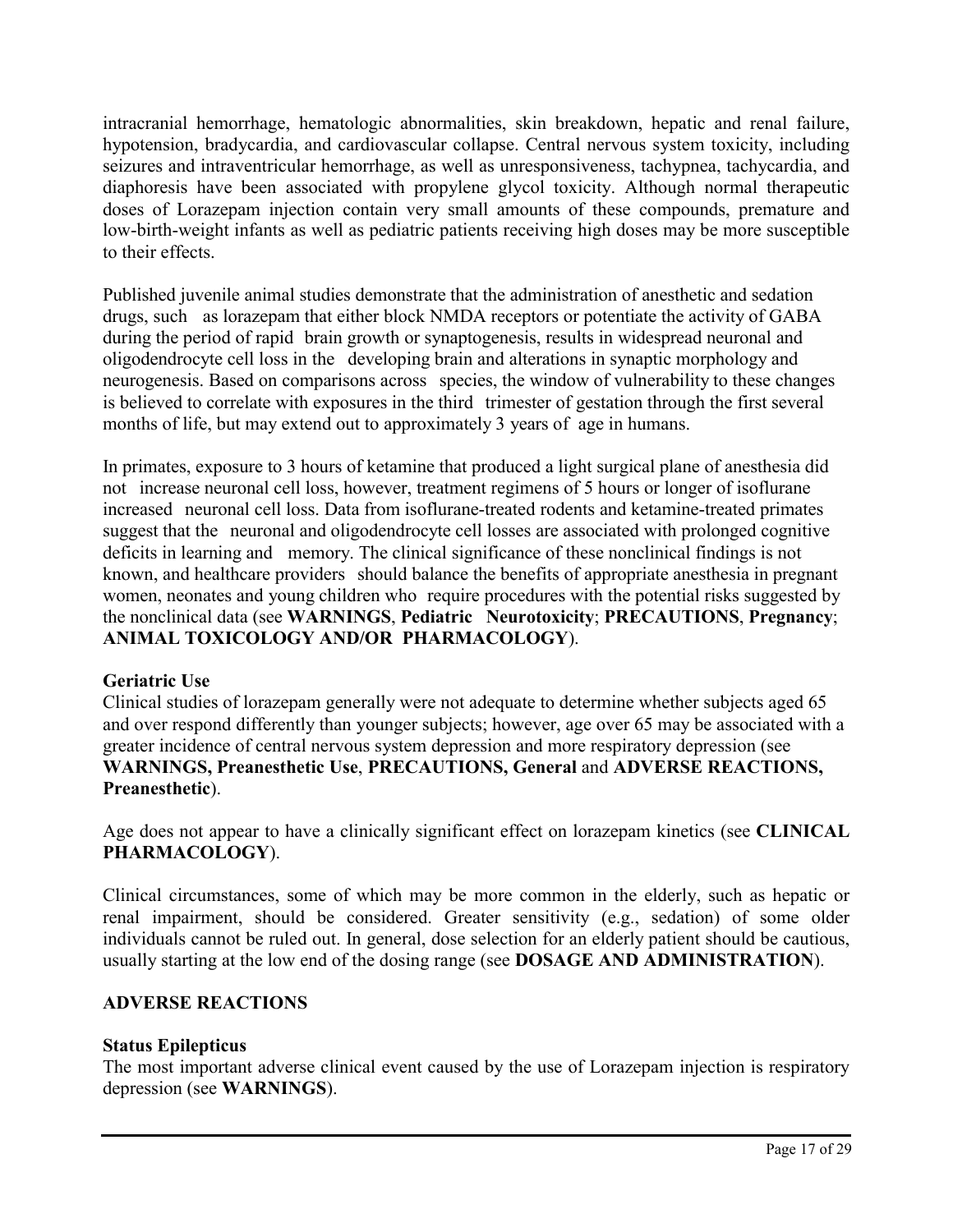The adverse clinical events most commonly observed with the use of Lorazepam injection in clinical trials evaluating its use in status epilepticus were hypotension, somnolence, and respiratory failure.

#### *Incidence in Controlled Clinical Trials*

All adverse events were recorded during the trials by the clinical investigators using terminology of their own choosing. Similar types of events were grouped into standardized categories using modified COSTART dictionary terminology. These categories are used in the table and listings below with the frequencies representing the proportion of individuals exposed to Lorazepam injection or to comparative therapy.

The prescriber should be aware that these figures cannot be used to predict the frequency of adverse events in the course of usual medical practice where patient characteristics and other factors may differ from those prevailing during clinical studies. Similarly, the cited frequencies cannot be directly compared with figures obtained from other clinical investigators involving different treatment, uses, or investigators. An inspection of these frequencies, however, does provide the prescribing physician with one basis to estimate the relative contribution of drug and nondrug factors to the adverse event incidences in the population studied.

# *Commonly Observed Adverse Events in a Controlled Dose-Comparison Clinical Trial* Table 1 lists the treatment-emergent adverse events that occurred in the patients treated with Lorazepam injection in a dose-comparison trial of lorazepam 1 mg, 2 mg, and 4 mg.

| <b>Body System</b>                      | <b>Lorazepam Injection</b>      |  |
|-----------------------------------------|---------------------------------|--|
| Event                                   | $(n=130)^a$                     |  |
| Any Study Event $(1 \text{ or more})^b$ | $16(12.3\%)$                    |  |
| Body as a whole                         |                                 |  |
| Infection                               | $1 \left( \leq 1\% \right)$     |  |
| Cardiovascular system                   |                                 |  |
| Hypotension                             | $2(1.5\%)$                      |  |
| Digestive system                        |                                 |  |
| Liver function tests abnormal           | $1(1\%)$                        |  |
| Nausea                                  | $1(1\%)$                        |  |
| Vomiting                                | $1(1\%)$                        |  |
| <b>Metabolic and Nutritional</b>        |                                 |  |
| Acidosis                                | $1 \left( \frac{10}{6} \right)$ |  |
| <b>Nervous system</b>                   |                                 |  |
| Brain edema                             | $1 \left( \leq 1\% \right)$     |  |
| Coma                                    | $1(1\%)$                        |  |
| Convulsion                              | $1 \left( \frac{20}{9} \right)$ |  |
| Somnolence                              | $2(1.5\%)$                      |  |
| Thinking abnormal                       | $1(1\%)$                        |  |

# **TABLE 1. NUMBER (%) OF STUDY EVENTS**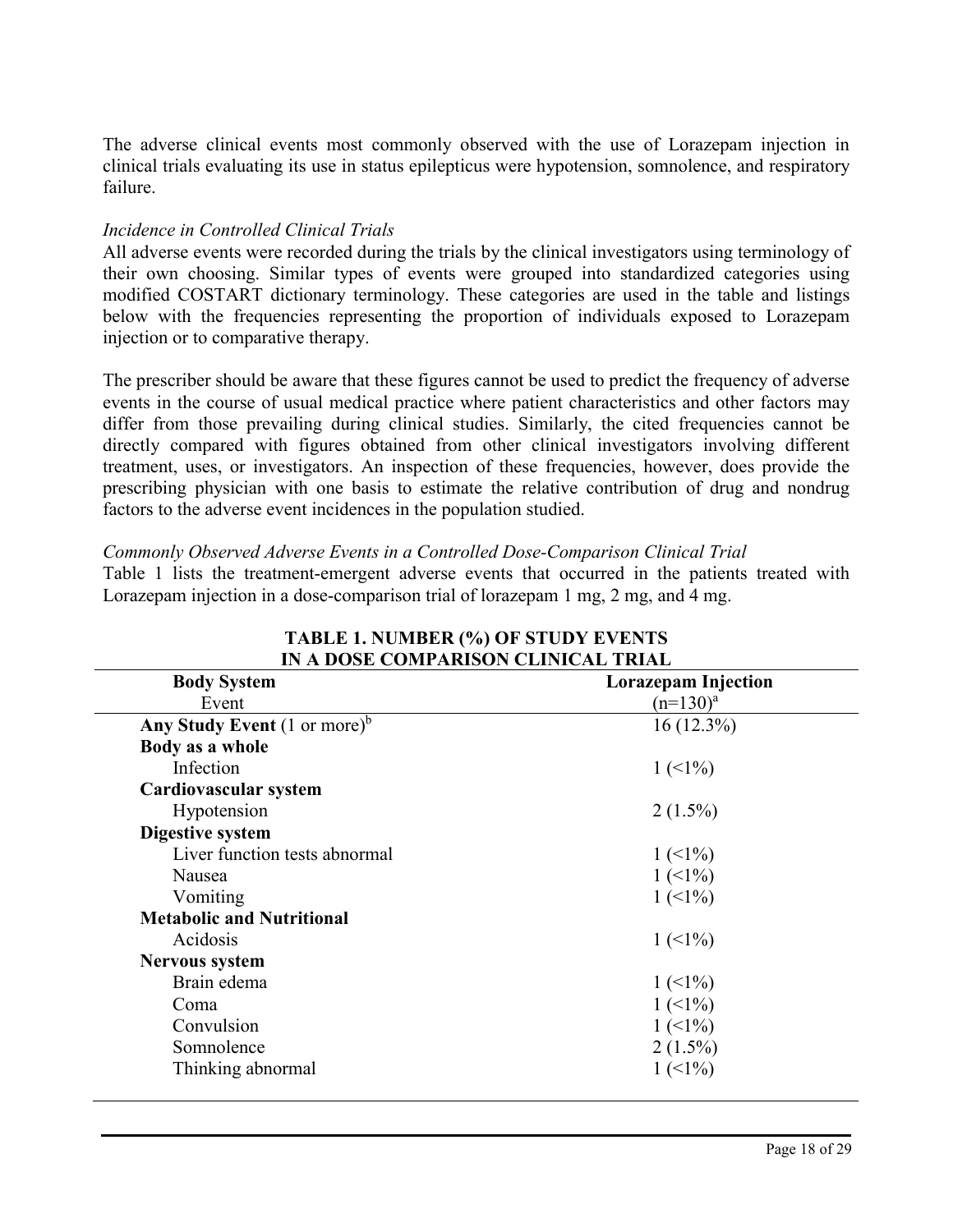| <b>Respiratory system</b>     | $1(1\%)$                    |
|-------------------------------|-----------------------------|
| Hyperventilation              | $1(1\%)$                    |
| Hypoventilation               | $2(1.5\%)$                  |
| Respiratory failure           |                             |
| <b>Terms not classifiable</b> | $1 \left( \leq 1\% \right)$ |
| Injection site reaction       |                             |
| <b>Urogenital system</b>      | $1 \left( \leq 1\% \right)$ |
| Cystitis                      |                             |

a: One hundred and thirty (130) patients received Lorazepam injection.

<sup>b:</sup> Totals are not necessarily the sum of the individual study events because a patient may report two or more different study events in the same body system.

#### *Commonly Observed Adverse Events in Active-Controlled Clinical Trials*

In two studies, patients who completed the course of treatment for status epilepticus were permitted to be reenrolled and to receive treatment for a second status episode, given that there was a sufficient interval between the two episodes. Safety was determined from all treatment episodes for all intent-to-treat patients, i.e., from all "patient-episodes." Table 2 lists the treatment-emergent adverse events that occurred in at least 1% of the patient-episodes in which Lorazepam injection or diazepam was given. The table represents the pooling of results from the two controlled trials.

| <b>Body System</b>                      | <b>Lorazepam Injection</b> | Diazepam         |
|-----------------------------------------|----------------------------|------------------|
| Event                                   | $(n=85)^{a}$               | $(n=80)^a$       |
| Any Study Event $(1 \text{ or more})^b$ | $14(16.5\%)$               | 11 $(13.8\%)$    |
| Body as a whole                         |                            |                  |
| Headache                                | $1(1.2\%)$                 | $1(1.3\%)$       |
| Cardiovascular system                   |                            |                  |
| Hypotension                             | $2(2.4\%)$                 | $\boldsymbol{0}$ |
| Hemic and lymphatic system              |                            |                  |
| Hypochromic anemia                      | $\boldsymbol{0}$           | $1(1.3\%)$       |
| Leukocytosis                            | $\boldsymbol{0}$           | $1(1.3\%)$       |
| Thrombocythemia                         | $\theta$                   | $1(1.3\%)$       |
| <b>Nervous system</b>                   |                            |                  |
| Coma                                    | $1(1.2\%)$                 | $1(1.3\%)$       |
| Somnolence                              | $3(3.5\%)$                 | $3(3.8\%)$       |
| Stupor                                  | $1(1.2\%)$                 | $\theta$         |
| <b>Respiratory system</b>               |                            |                  |
| Hypoventilation                         | $1(1.2\%)$                 | $2(2.5\%)$       |
| Apnea                                   | $1(1.2\%)$                 | $1(1.3\%)$       |
| Respiratory failure                     | $2(2.4\%)$                 | $1(1.3\%)$       |
| Respiratory disorder                    | $1(1.2\%)$                 | 0                |

#### **TABLE 2. NUMBER (%) OF STUDY EVENTS IN ACTIVE CONTROLLED CLINICAL TRIAL**

<sup>a</sup>: The number indicates the number of "patient-episodes." Patient-episodes were used rather than "patients" because a total of 7 patients were reenrolled for the treatment of a second episode of status: 5 patients received Lorazepam injection on two occasions that were far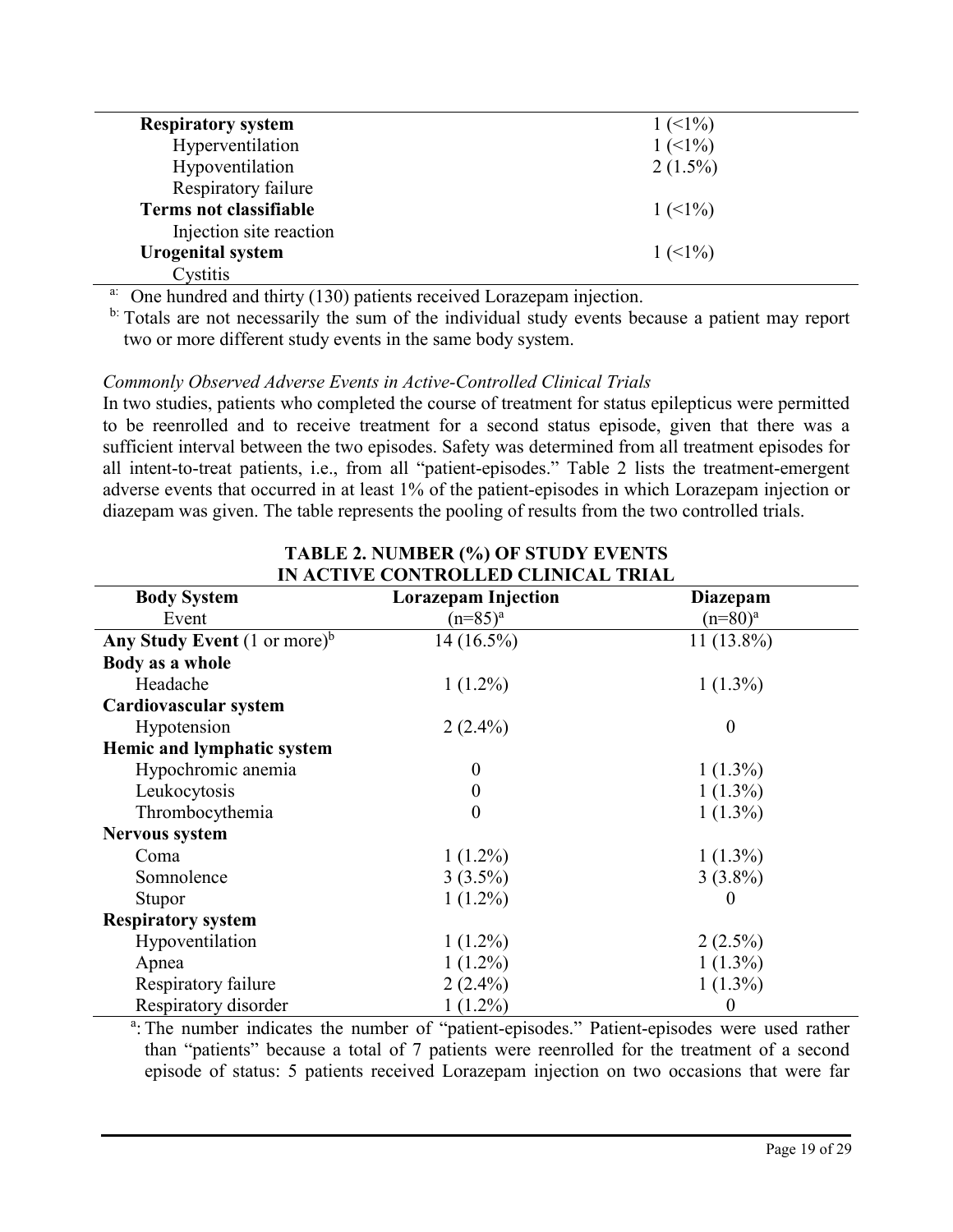enough apart to establish the diagnosis of status epilepticus for each episode, and, using the same time criterion, 2 patients received diazepam on two occasions.

<sup>b</sup>: Totals are not necessarily the sum of the individual study events because a patient may report two or more different study events in the same body system.

These trials were not designed or intended to demonstrate the comparative safety of the two treatments.

The overall adverse experience profile for lorazepam was similar between women and men. There are insufficient data to support a statement regarding the distribution of adverse events by race. Generally, age greater than 65 years may be associated with a greater incidence of central-nervous-system depression and more respiratory depression.

# *Other Events Observed During the Pre-marketing Evaluation of Lorazepam Injection for the Treatment of Status Epilepticus*

Lorazepam injection, active comparators, and Lorazepam injection in combination with a comparator were administered to 488 individuals during controlled and open-label clinical trials. Because of reenrollments, these 488 patients participated in a total of 521 patient-episodes. Lorazepam injection alone was given in  $69\%$  of these patient-episodes (n=360). The safety information below is based on data available from 326 of these patient-episodes in which Lorazepam injection was given alone.

All adverse events that were seen once are listed, except those already included in previous listings (Table 1 and Table 2).

Study events were classified by body system in descending frequency by using the following definitions: frequent adverse events were those that occurred in at least 1/100 individuals; infrequent study events were those that occurred in 1/100 to 1/1000 individuals.

Frequent and Infrequent Study Events

| <b>BODY AS A WHOLE -</b>    | Infrequent: asthenia, chills, headache, infection.  |
|-----------------------------|-----------------------------------------------------|
| DIGESTIVE SYSTEM-           | Infrequent: abnormal liver function test, increased |
|                             | salivation, nausea, vomiting.                       |
| METABOLIC AND NUTRITIONAL - | Infrequent: acidosis, alkaline phosphatase          |
|                             | increased.                                          |
| NERVOUS SYSTEM-             | Infrequent: agitation, ataxia, brain edema, coma,   |
|                             | confusion, convulsion, hallucinations, myoclonus,   |
|                             | stupor, thinking abnormal, tremor.                  |
| <b>RESPIRATORY SYSTEM-</b>  | Frequent: apnea; Infrequent: hyperventilation,      |
|                             | hypoventilation, respiratory disorder.              |
| TERMS NOT CLASSIFIABLE -    | Infrequent: injection site reaction.                |
| UROGENITAL SYSTEM -         | Infrequent: cystitis.                               |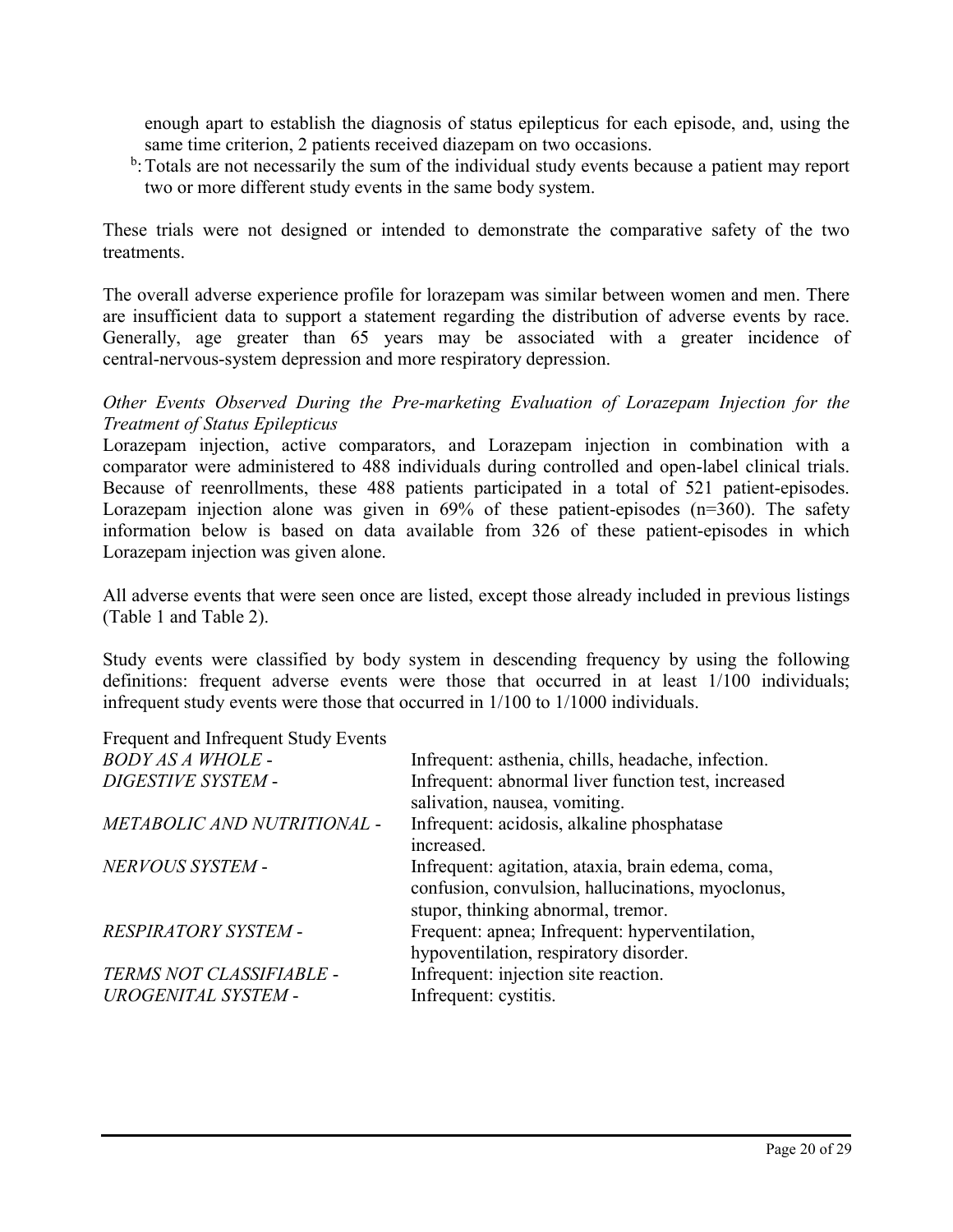# **Preanesthetic**

#### Central Nervous System

The most frequent adverse drug event reported with injectable lorazepam is central-nervous-system depression. The incidence varied from one study to another, depending on the dosage, route of administration, use of other central-nervous-system depressants, and the investigator's opinion concerning the degree and duration of desired sedation. Excessive sleepiness and drowsiness were the most common consequences of CNS depression. This interfered with patient cooperation in approximately 6% (25/446) of patients undergoing regional anesthesia, causing difficulty in assessing levels of anesthesia. Patients over 50 years of age had a higher incidence of excessive sleepiness or drowsiness when compared with those under 50 (21/106 versus 24/245) when lorazepam was given intravenously (see **DOSAGE AND ADMINISTRATION**). On rare occasion (3/1580) the patient was unable to give personal identification in the operating room on arrival, and one patient fell when attempting premature ambulation in the postoperative period.

Symptoms such as restlessness, confusion, depression, crying, sobbing, and delirium occurred in about 1.3% (20/1580). One patient injured himself by picking at his incision during the immediate postoperative period.

Hallucinations were present in about 1% (14/1580) of patients and were visual and self-limiting.

An occasional patient complained of dizziness, diplopia and/or blurred vision. Depressed hearing was infrequently reported during the peak-effect period.

An occasional patient had a prolonged recovery room stay, either because of excessive sleepiness or because of some form of inappropriate behavior. The latter was seen most commonly when scopolamine was given concomitantly as a premedicant. Limited information derived from patients who were discharged the day after receiving injectable lorazepam showed one patient complained of some unsteadiness of gait and a reduced ability to perform complex mental functions. Enhanced sensitivity to alcoholic beverages has been reported more than 24 hours after receiving injectable lorazepam, similar to experience with other benzodiazepines.

#### Local Effects

Intramuscular injection of lorazepam has resulted in pain at the injection site, a sensation of burning, or observed redness in the same area in a very variable incidence from one study to another. The overall incidence of pain and burning in patients was about 17% (146/859) in the immediate postinjection period and about 1.4% (12/859) at the 24-hour observation time. Reactions at the injection site (redness) occurred in approximately 2% (17/859) in the immediate postinjection period and were present 24 hours later in about 0.8% (7/859).

Intravenous administration of lorazepam resulted in painful responses in 13/771 patients or approximately 1.6% in the immediate postinjection period, and 24 hours later 4/771 patients or about 0.5% still complained of pain. Redness did not occur immediately following intravenous injection but was noted in 19/771 patients at the 24-hour observation period. This incidence is similar to that observed with an intravenous infusion before lorazepam is given. Intra-arterial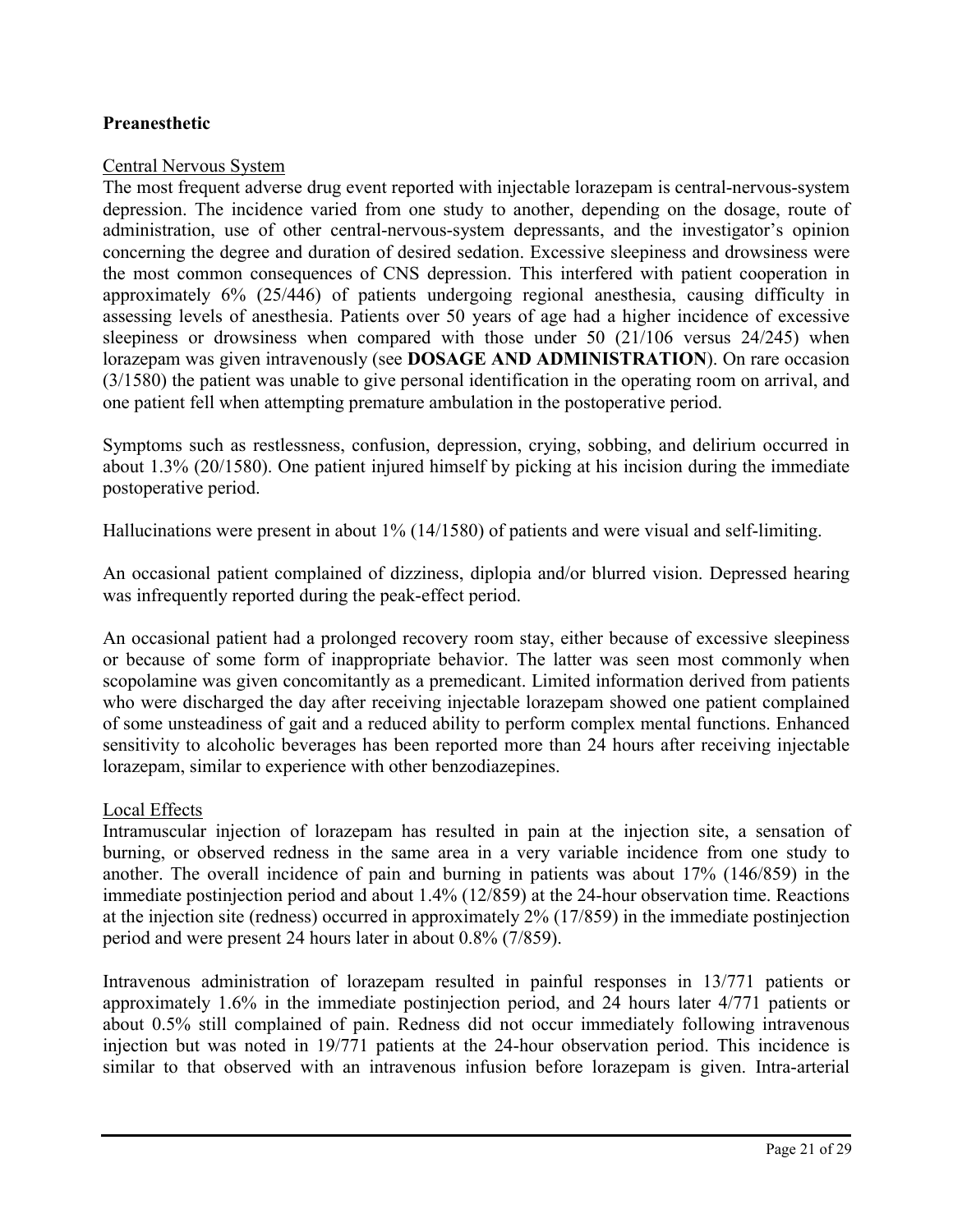injection may produce arteriospasm resulting in gangrene which may require amputation (see **CONTRAINDICATIONS**).

#### Cardiovascular System

Hypertension (0.1%) and hypotension (0.1%) have occasionally been observed after patients have received injectable lorazepam.

#### Respiratory System

Five patients (5/446) who underwent regional anesthesia were observed to have airway obstruction. This was believed due to excessive sleepiness at the time of the procedure and resulted in temporary hypoventilation. In this instance, appropriate airway management may become necessary (see **CLINICAL PHARMACOLOGY**, **WARNINGS**, and **PRECAUTIONS**).

#### Other Adverse Experiences

Skin rash, nausea and vomiting have occasionally been noted in patients who have received injectable lorazepam combined with other drugs during anesthesia and surgery.

#### **Paradoxical Reactions**

As with all benzodiazepines, paradoxical reactions such as stimulation, mania, irritability, restlessness, agitation, aggression, psychosis, hostility, rage, or hallucinations may occur in rare instances and in an unpredictable fashion. In these instances, further use of the drug in these patients should be considered with caution (see **PRECAUTIONS, General**).

#### **Postmarketing Reports**

Voluntary reports of other adverse events temporally associated with the use of Lorazepam injection that have been received since market introduction and that may have no causal relationship with the use of Lorazepam injection include the following: acute brain syndrome, aggravation of pheochromocytoma, amnesia, apnea/respiratory arrest, arrhythmia, bradycardia, brain edema, coagulation disorder, coma, convulsion, gastrointestinal hemorrhage, heart arrest/failure, heart block, liver damage, lung edema, lung hemorrhage, nervousness, neuroleptic malignant syndrome, paralysis, pericardial effusion, pneumothorax, pulmonary hypertension, tachycardia, thrombocytopenia, urinary incontinence, ventricular arrhythmia.

Fatalities also have been reported, usually in patients on concomitant medications (e.g., respiratory depressants) and/or with other medical conditions (e.g., obstructive sleep apnea).

#### **DRUG ABUSE AND DEPENDENCE**

#### **Controlled Substance**

Lorazepam injection contains lorazepam, a Schedule IV controlled substance.

#### **Abuse**

Lorazepam injection is a benzodiazepine and a CNS depressant with a potential for abuse and addiction. Abuse is the intentional, non-therapeutic use of a drug, even once, for its desirable psychological or physiological effects. Misuse is the intentional use, for therapeutic purposes, of a drug by an individual in a way other than prescribed by a health care provider or for whom it was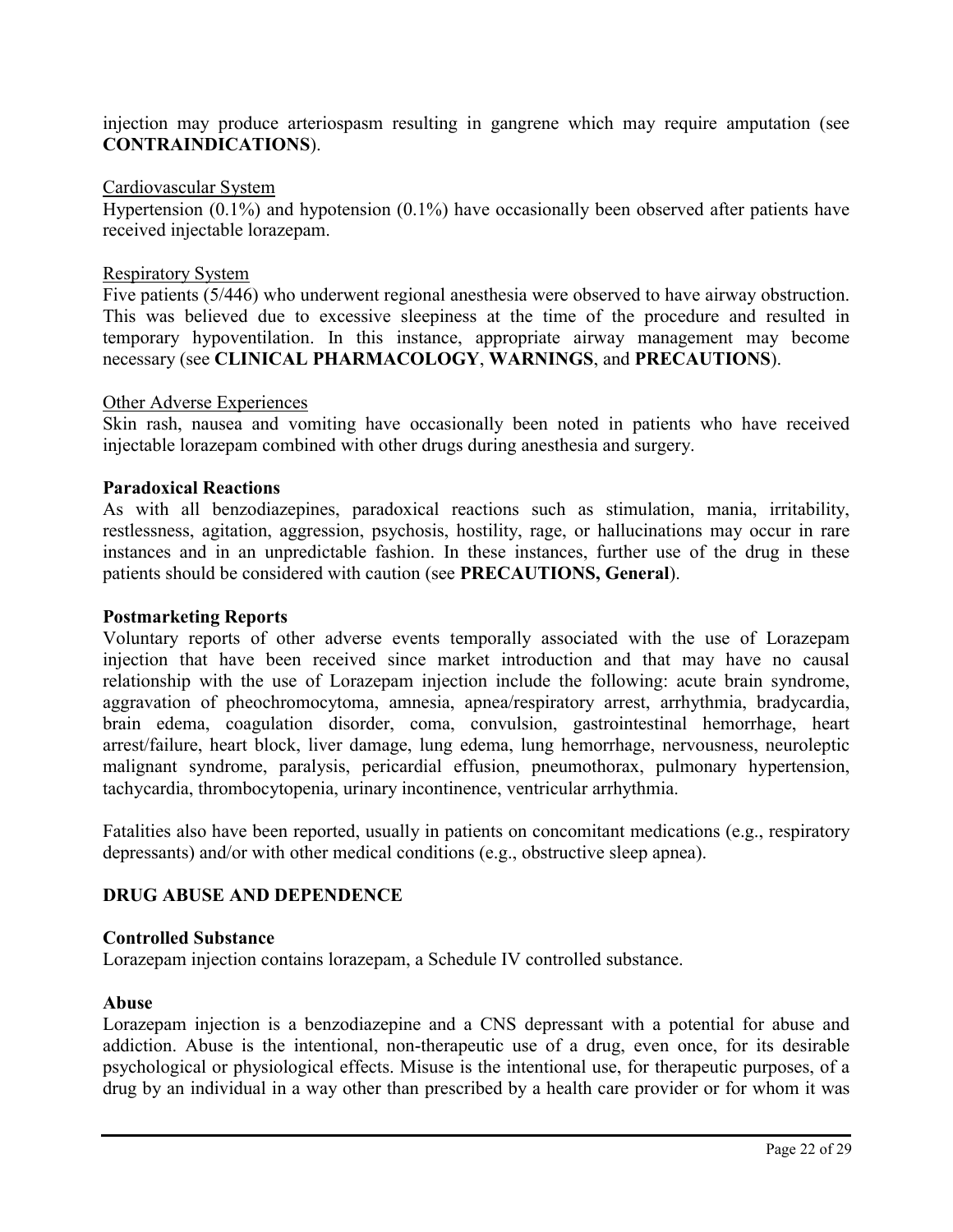not prescribed. Drug addiction is a cluster of behavioral, cognitive, and physiological phenomena that may include a strong desire to take the drug, difficulties in controlling drug use (e.g., continuing drug use despite harmful consequences, giving a higher priority to drug use than other activities and obligations), and possible tolerance or physical dependence. Even taking benzodiazepines as prescribed may put patients at risk for abuse and misuse of their medication. Abuse and misuse of benzodiazepines may lead to addiction.

Abuse and misuse of benzodiazepines often (but not always) involve the use of doses greater than the maximum recommended dosage and commonly involve concomitant use of other medications, alcohol, and/or illicit substances, which is associated with an increased frequency of serious adverse outcomes, including respiratory depression, overdose, or death. Benzodiazepines are often sought by individuals who abuse drugs and other substances, and by individuals with addictive disorders (see **WARNINGS, Abuse, Misuse, and Addiction**)*.* 

The following adverse reactions have occurred with benzodiazepine abuse and/or misuse: abdominal pain, amnesia, anorexia, anxiety, aggression, ataxia, blurred vision, confusion, depression, disinhibition, disorientation, dizziness, euphoria, impaired concentration and memory, indigestion, irritability, muscle pain, slurred speech, tremors, and vertigo.

The following severe adverse reactions have occurred with benzodiazepine abuse and/or misuse: delirium, paranoia, suicidal ideation and behavior, seizures, coma, breathing difficulty, and death. Death is more often associated with polysubstance use (especially benzodiazepines with other CNS depressants such as opioids and alcohol).

# **Dependence**

# PHYSICAL DEPENDENCE AFTER USE OF LORAZEPAM INJECTION MORE FREQUENTLY THAN RECOMMENDED

Lorazepam injection may produce physical dependence if used more frequently than recommended. Physical dependence is a state that develops as a result of physiological adaptation in response to repeated drug use, manifested by withdrawal signs and symptoms after abrupt discontinuation or a significant dose reduction of a drug. Although Lorazepam injection is indicated only for intermittent use (see **INDICATIONS AND USAGE** and **DOSAGE AND ADMINISTRATION**)*,* if used inappropriately more frequently than recommended, abrupt discontinuation or rapid dosage reduction or administration of flumazenil, a benzodiazepine antagonist, may precipitate acute withdrawal reactions, including seizures, which can be life-threatening.

Patients at an increased risk of withdrawal adverse reactions after benzodiazepine discontinuation or rapid dosage reduction include those who take higher dosages (i.e., higher and/or more frequent doses) and those who have had longer durations of use (see **WARNINGS, Dependence and Withdrawal Reactions**)*.* 

For patients using Lorazepam injection more frequently than recommended, to reduce the risk of withdrawal reactions, use a gradual taper to discontinue Lorazepam injection (see **WARNINGS, Dependence and Withdrawal Reactions**)*.*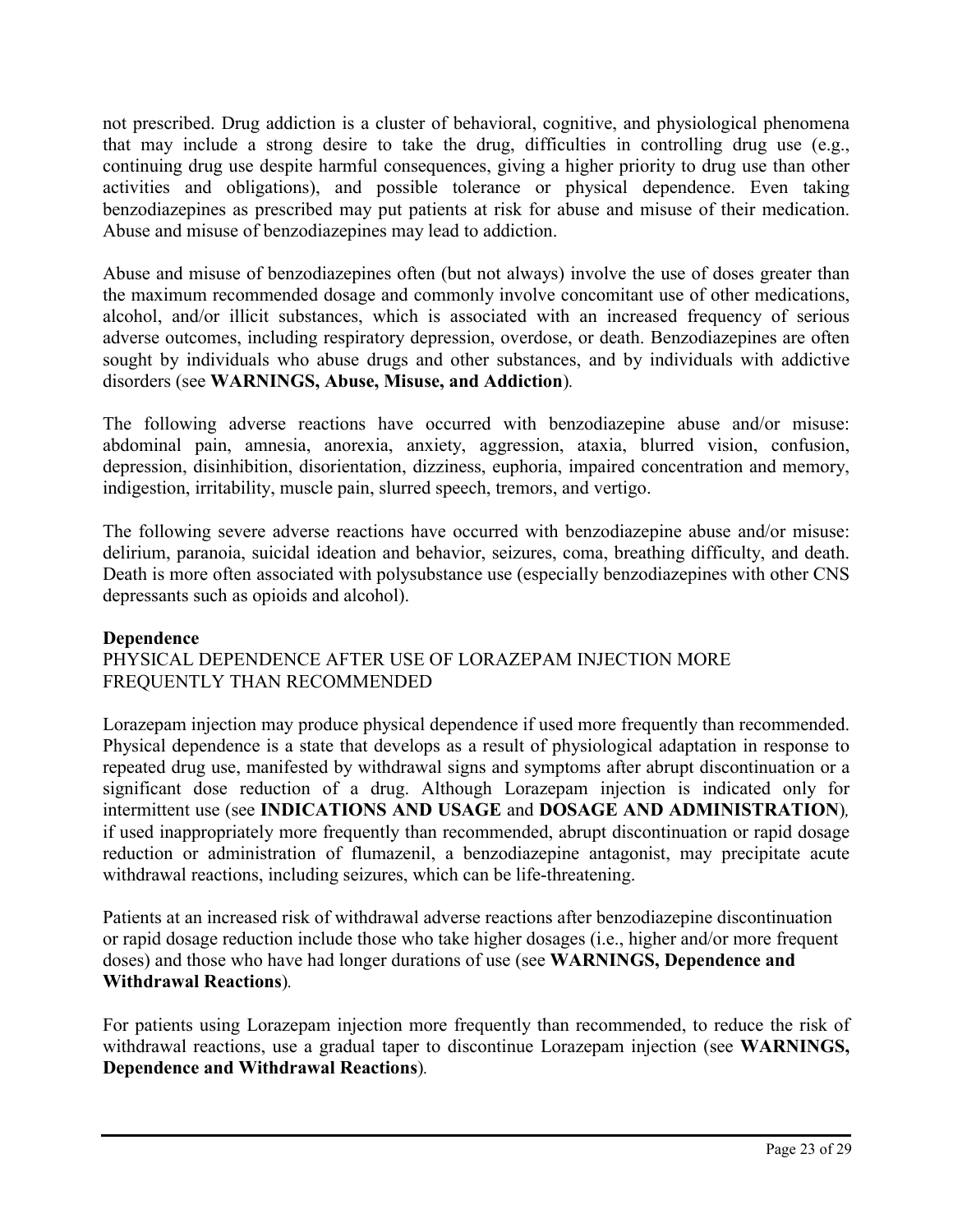#### **Acute Withdrawal Signs and Symptoms**

Acute withdrawal signs and symptoms associated with benzodiazepines have included abnormal involuntary movements, anxiety, blurred vision, depersonalization, depression, derealization, dizziness, fatigue, gastrointestinal adverse reactions (e.g., nausea, vomiting, diarrhea, weight loss, decreased appetite), headache, hyperacusis, hypertension, irritability, insomnia, memory impairment, muscle pain and stiffness, panic attacks, photophobia, restlessness, tachycardia, and tremor. More severe acute withdrawal signs and symptoms, including life-threatening reactions, have included catatonia, convulsions, delirium tremens, depression, hallucinations, mania, psychosis, seizures, and suicidality.

#### **Protracted Withdrawal Syndrome**

Protracted withdrawal syndrome associated with benzodiazepines is characterized by anxiety, cognitive impairment, depression, insomnia, formication, motor symptoms (e.g., weakness, tremor, muscle twitches), paresthesia, and tinnitus that persists beyond 4 to 6 weeks after initial benzodiazepine withdrawal. Protracted withdrawal symptoms may last weeks to more than 12 months. As a result, there may be difficulty in differentiating withdrawal symptoms from potential re-emergence or continuation of symptoms for which the benzodiazepine was being used.

#### **Tolerance**

Tolerance to Lorazepam injection may develop after use more frequently than recommended. Tolerance is a physiological state characterized by a reduced response to a drug after repeated administration (i.e., a higher dose of a drug is required to produce the same effect that was once obtained at a lower dose). Tolerance to the therapeutic effect of benzodiazepines may develop; however, little tolerance develops to the amnestic reactions and other cognitive impairments caused by benzodiazepines.

#### **OVERDOSAGE**

#### **Symptoms**

Overdosage of benzodiazepines is usually manifested by varying degrees of central-nervous-system depression, ranging from drowsiness to coma. In mild cases symptoms include drowsiness, mental confusion and lethargy. In more serious examples, symptoms may include ataxia, hypotonia, hypotension, hypnosis, stages one (1) to three (3) coma, and, very rarely, death.

#### **Treatment**

Treatment of overdosage is mainly supportive until the drug is eliminated from the body. Vital signs and fluid balance should be carefully monitored in conjunction with close observation of the patient. An adequate airway should be maintained and assisted respiration used as needed. With normally functioning kidneys, forced diuresis with intravenous fluids and electrolytes may accelerate elimination of benzodiazepines from the body. In addition, osmotic diuretics, such as mannitol, may be effective as adjunctive measures. In more critical situations, renal dialysis and exchange blood transfusions may be indicated. Lorazepam does not appear to be removed in significant quantities by dialysis, although lorazepam glucuronide may be highly dialyzable. The value of dialysis has not been adequately determined for lorazepam.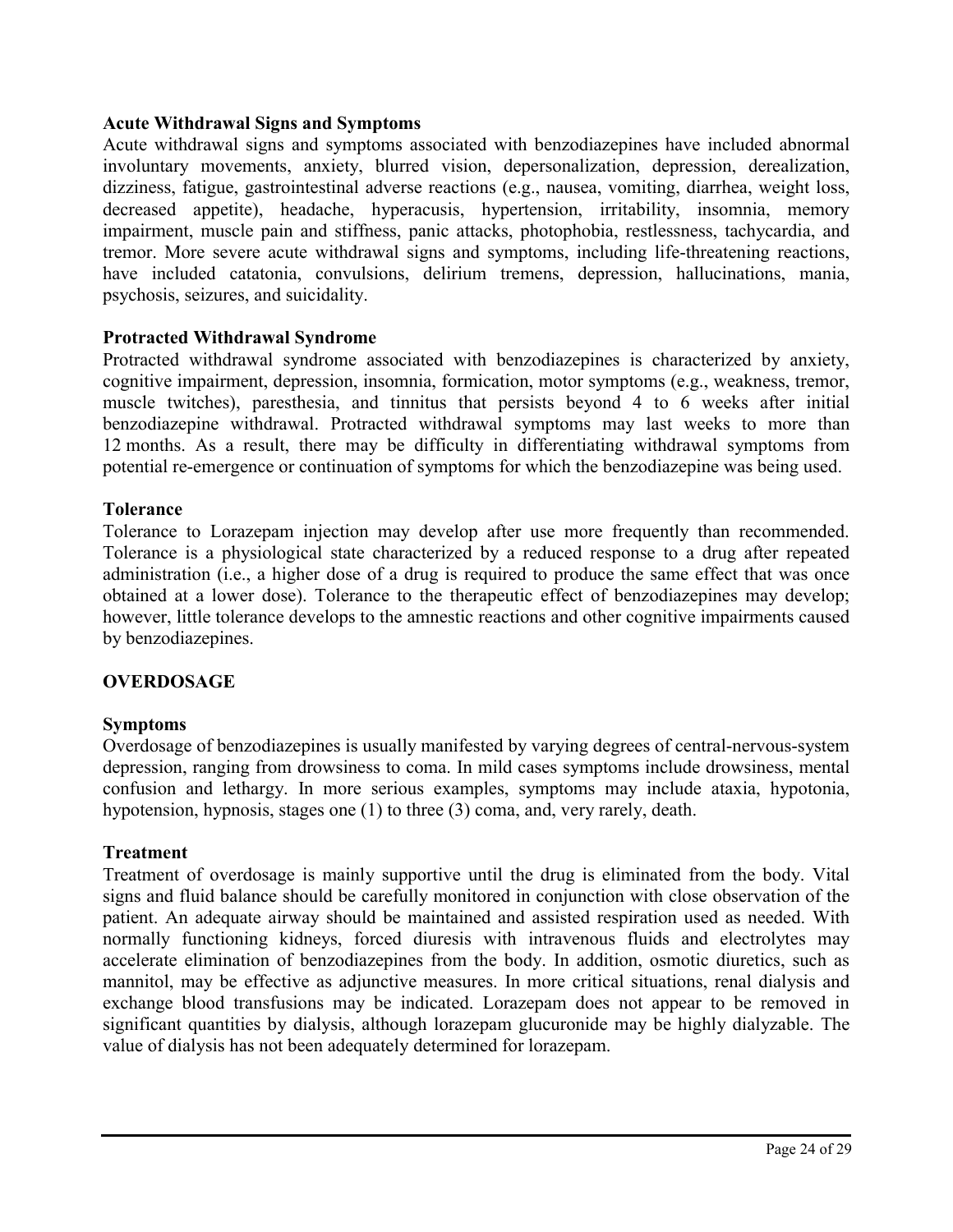The benzodiazepine antagonist flumazenil may be used in hospitalized patients as an adjunct to, not as a substitute for, proper management of benzodiazepine overdose. **The prescriber should be aware of a risk of seizure in association with flumazenil treatment, particularly in long-term benzodiazepine users and in cyclic antidepressant overdose.** The complete flumazenil package insert including **CONTRAINDICATIONS, WARNINGS** and **PRECAUTIONS** should be consulted prior to use.

#### **DOSAGE AND ADMINISTRATION**

NOTE: CONTAINS BENZYL ALCOHOL (see **WARNINGS** and **PRECAUTIONS, Pediatric Use**).

Lorazepam must never be used without individualization of dosage particularly when used with other medications capable of producing central-nervous-system depression.

EQUIPMENT NECESSARY TO MAINTAIN A PATENT AIRWAY SHOULD BE IMMEDIATELY AVAILABLE PRIOR TO INTRAVENOUS ADMINISTRATION OF LORAZEPAM (see **WARNINGS**).

#### **Status Epilepticus**

#### *General Advice*

Status epilepticus is a potentially life-threatening condition associated with a high risk of permanent neurological impairment, if inadequately treated. The treatment of status, however, requires far more than the administration of an anticonvulsant agent. It involves observation and management of all parameters critical to maintaining vital function and the capacity to provide support of those functions as required. Ventilatory support must be readily available. The use of benzodiazepines, like Lorazepam injection, is ordinarily only an initial step of a complex and sustained intervention which may require additional interventions, (e.g., concomitant intravenous administration of phenytoin). Because status epilepticus may result from a correctable acute cause such as hypoglycemia, hyponatremia, or other metabolic or toxic derangement, such an abnormality must be immediately sought and corrected. Furthermore, patients who are susceptible to further seizure episodes should receive adequate maintenance antiepileptic therapy.

Any healthcare professional who intends to treat a patient with status epilepticus should be familiar with this package insert and the pertinent medical literature concerning current concepts for the treatment of status epilepticus. A comprehensive review of the considerations critical to the informed and prudent management of status epilepticus cannot be provided in drug product labeling. The archival medical literature contains many informative references on the management of status epilepticus, among them the report of the working group on status epilepticus of the Epilepsy Foundation of America "Treatment of Convulsive Status Epilepticus" (JAMA 1993; 270:854-859). As noted in the report just cited, it may be useful to consult with a neurologist if a patient fails to respond (e.g., fails to regain consciousness).

#### *Intravenous Injection*

For the treatment of status epilepticus, the usual recommended dose of lorazepam injection is 4 mg given slowly (2 mg/min) for patients 18 years and older. If seizures cease, no additional lorazepam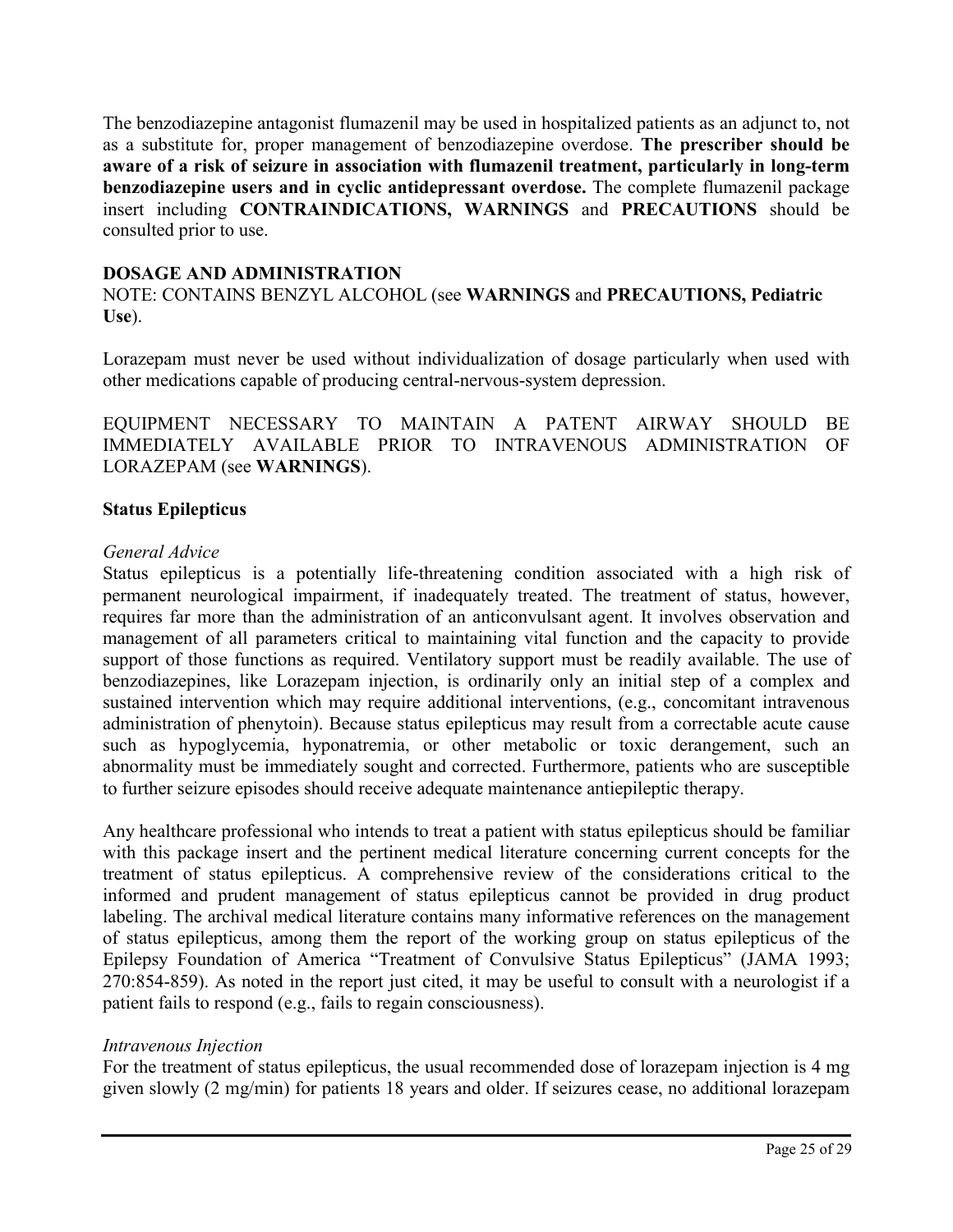injection is required. If seizures continue or recur after a 10- to 15-minute observation period, an additional 4 mg intravenous dose may be slowly administered. *Experience with further doses of lorazepam is very limited.* The usual precautions in treating status epilepticus should be employed. An intravenous infusion should be started, vital signs should be monitored, an unobstructed airway should be maintained, and artificial ventilation equipment should be available.

#### *Intramuscular Injection*

Intramuscular lorazepam is not preferred in the treatment of status epilepticus because therapeutic lorazepam levels may not be reached as quickly as with intravenous administration. However, when an intravenous port is not available, the intramuscular route may prove useful (see **CLINICAL PHARMACOLOGY, Pharmacokinetics and Metabolism**).

#### *Pediatric*

The safety of lorazepam in pediatric patients has not been established.

#### **Preanesthetic**

#### Intramuscular Injection

For the designated indications as a premedicant, the usual recommended dose of lorazepam for intramuscular injection is 0.05 mg/kg up to a maximum of 4 mg. As with all premedicant drugs, the dose should be individualized (see **CLINICAL PHARMACOLOGY**, **WARNINGS**, **PRECAUTIONS**, and **ADVERSE REACTIONS**). Doses of other central-nervous-systemdepressant drugs ordinarily should be reduced (see **PRECAUTIONS**). *For optimum effect, measured as lack of recall, intramuscular lorazepam should be administered at least 2 hours before the anticipated operative procedure*. Narcotic analgesics should be administered at their usual preoperative time.

There are insufficient data to support efficacy or make dosage recommendations for intramuscular lorazepam in patients less than 18 years of age; therefore, such use is not recommended.

#### Intravenous Injection

For the primary purpose of sedation and relief of anxiety, the usual recommended initial dose of lorazepam for intravenous injection is 2 mg total, or 0.02 mg/lb (0.044 mg/kg), whichever is smaller. This dose will suffice for sedating most adult patients and ordinarily should not be exceeded in patients over 50 years of age. In those patients in whom a greater likelihood of lack of recall for perioperative events would be beneficial, larger doses as high as 0.05 mg/kg up to a total of 4 mg may be administered (see **CLINICAL PHARMACOLOGY**, **WARNINGS**, **PRECAUTIONS**, and **ADVERSE REACTIONS**). Doses of other injectable central-nervous-system-depressant drugs ordinarily should be reduced (see **PRECAUTIONS**). *For optimum effect, measured as lack of recall, intravenous lorazepam should be administered 15 to 20 minutes before the anticipated operative procedure.*

There are insufficient data to support efficacy or make dosage recommendations for intravenous lorazepam in patients less than 18 years of age; therefore, such use is not recommended.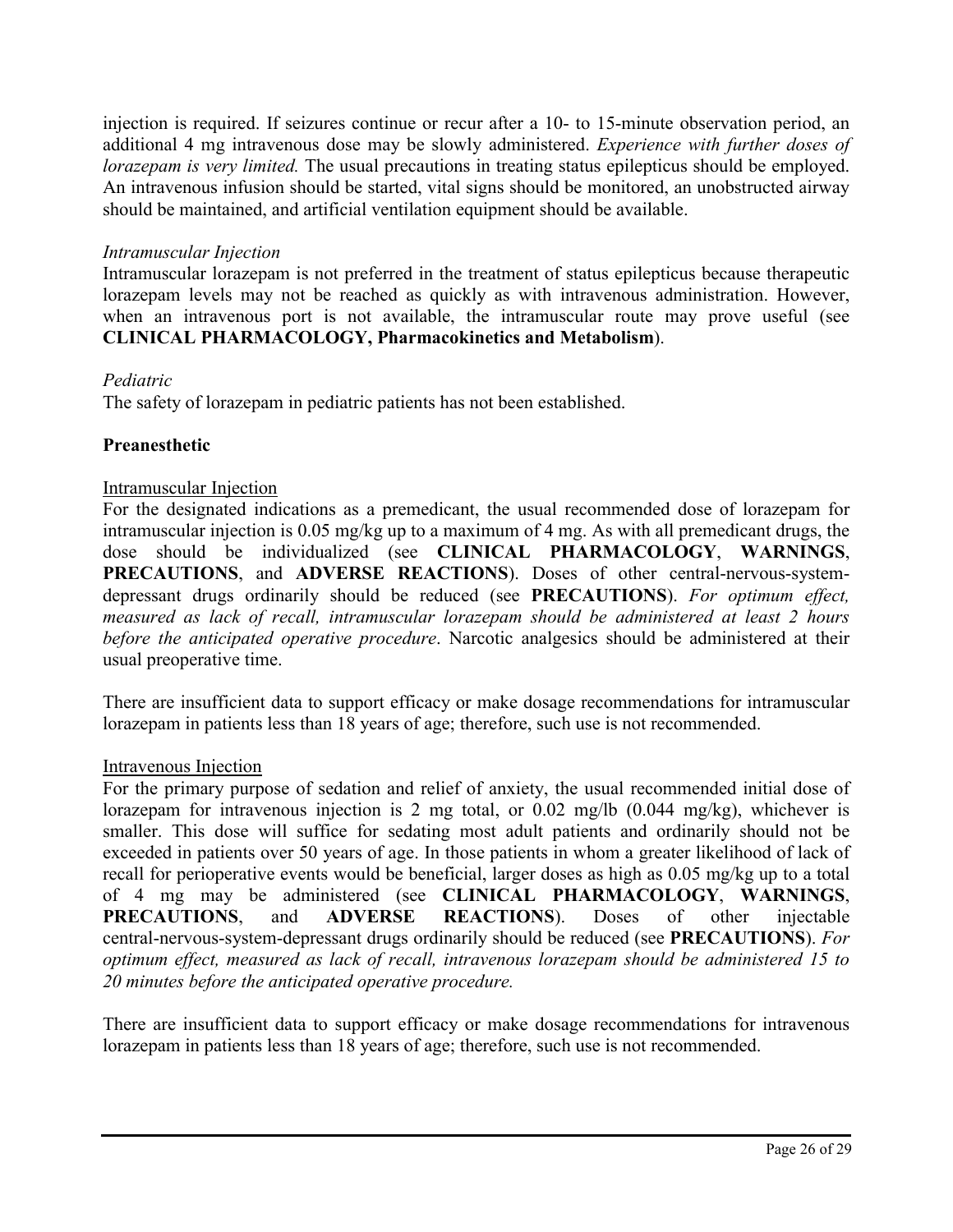#### **Dose Administration in Special Populations**

#### *Elderly Patients and Patients with Hepatic Disease*

No dosage adjustments are needed in elderly patients and in patients with hepatic disease.

#### *Patients with Renal Disease*

For acute dose administration, adjustment is not needed for patients with renal disease. However, in patients with renal disease, caution should be exercised if frequent doses are given over relatively short periods of time (see **CLINICAL PHARMACOLOGY**).

#### *Dose Adjustment Due to Drug Interactions*

The dose of lorazepam should be reduced by 50% when coadministered with probenecid or valproate (see **PRECAUTIONS, Drug Interactions**).

It may be necessary to increase the dose of lorazepam in female patients who are concomitantly taking oral contraceptives.

#### **Administration**

When given intramuscularly, Lorazepam injection, undiluted, should be injected deep in the muscle mass.

Injectable lorazepam can be used with atropine sulfate, narcotic analgesics, other parenterally used analgesics, commonly used anesthetics, and muscle relaxants.

Immediately prior to intravenous use, Lorazepam injection must be diluted with an equal volume of compatible solution. When properly diluted, the drug may be injected directly into a vein or into the tubing of an existing intravenous infusion. The rate of injection should not exceed 2 mg per minute.

Parenteral drug products should be inspected visually for particulate matter and discoloration prior to administration, whenever solution and container permit. Do not use if solution is discolored or contains a precipitate.

Lorazepam injection is compatible for dilution purposes with the following solutions: Sterile Water for Injection, USP; Sodium Chloride Injection, USP; 5% Dextrose Injection, USP.

To prevent needle-stick injuries, needles should not be recapped, purposely bent or broken by hand.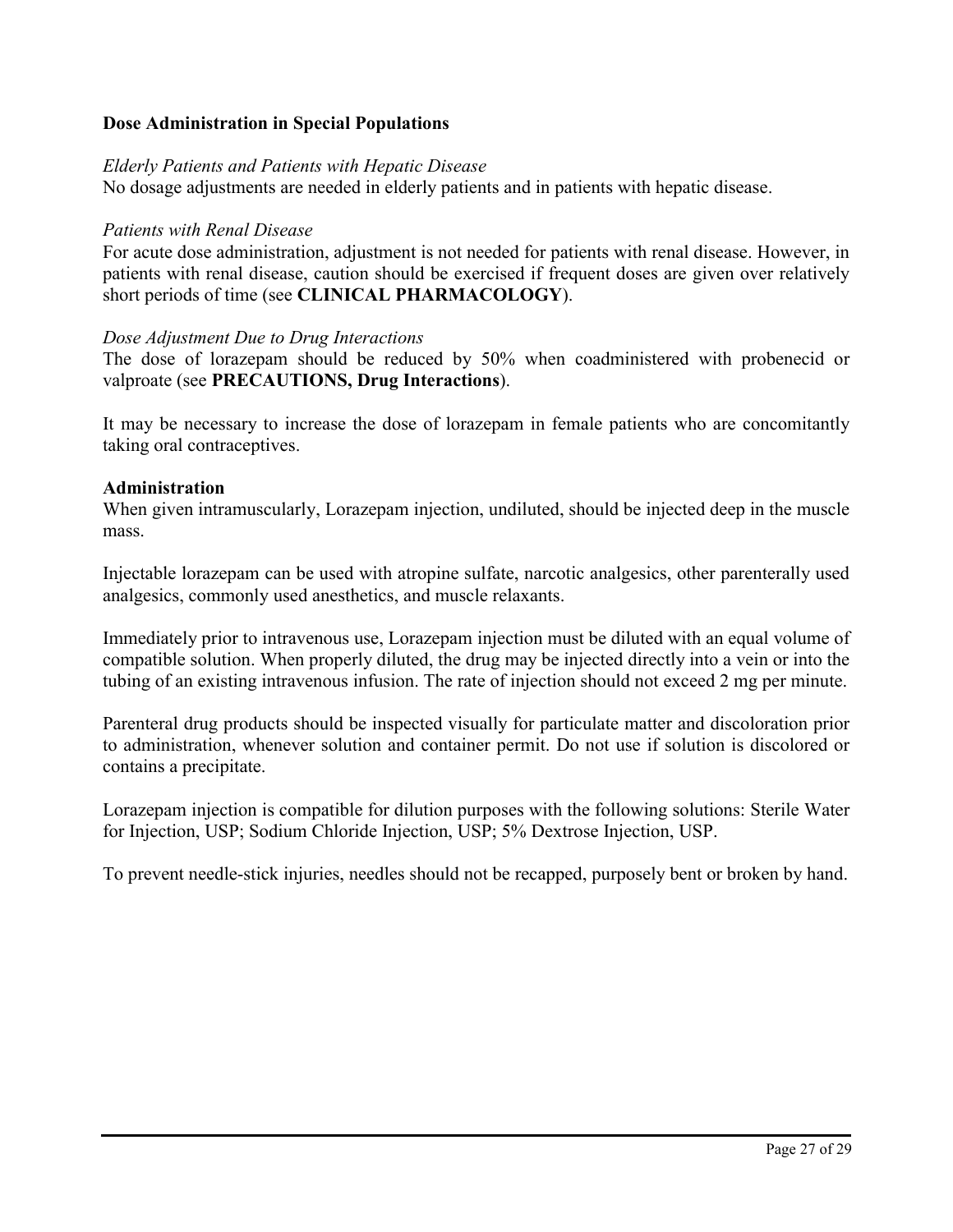#### **HOW SUPPLIED**

Lorazepam injection, USP is supplied as follows:

#### **Total Lorazepam**

| <b>Unit of Sale</b>            | <b>Concentration</b>          |
|--------------------------------|-------------------------------|
| NDC 0409-6778-02               | $2 \text{ mg/mL}$             |
| Carton containing 10           |                               |
| 1 mL Single-dose Fliptop Vials |                               |
| NDC 0409-6779-02               | $4 \text{ mg/mL}$             |
| Carton containing 10           |                               |
| 1 mL Single-dose Fliptop Vials |                               |
| NDC 0409-6780-02               | $20 \text{ mg}/10 \text{ mL}$ |
| Carton containing 10           | $(2 \text{ mg/mL})$           |
| 10 mL Multiple-dose Fliptop    |                               |
| Vials                          |                               |
| NDC 0409-6781-02               | $40 \text{ mg}/10 \text{ mL}$ |
| Carton containing 10           | $(4 \text{ mg/mL})$           |
| 10 mL Multiple-dose Fliptop    |                               |
| Vials                          |                               |

#### **Directions for Dilution for Intravenous Use**

#### *For vial*

Aspirate the desired amount of Lorazepam injection into the syringe. Then proceed as follows:

#### **To dilute, adhere to the following procedure:**

- 1. Slowly aspirate the desired volume of diluent. Do not exceed the volume of the drug.
- 2. Do not add additional medication to the syringe.
- 3. Pull back slightly on the plunger to provide additional mixing space.
- 4. Immediately mix contents thoroughly by gently inverting syringe repeatedly until a homogenous solution results. Do not shake vigorously, as this will result in air entrapment.

For intramuscular or intravenous injection

Protect from light. Use carton to protect contents from light. Store in a refrigerator  $2^{\circ}$  to  $8^{\circ}$ C (36° to 46°F).

#### **ANIMAL TOXICOLOGY AND/OR PHARMACOLOGY**

Published studies in animals demonstrate that the use of anesthetic agents during the period of rapid brain growth or synaptogenesis results in widespread neuronal and oligodendrocyte cell loss in the developing brain and alterations in synaptic morphology and neurogenesis. Based on comparisons across species, the window of vulnerability to these changes is believed to correlate with exposures in the third trimester through the first several months of life, but may extend out to approximately 3 years of age in humans.